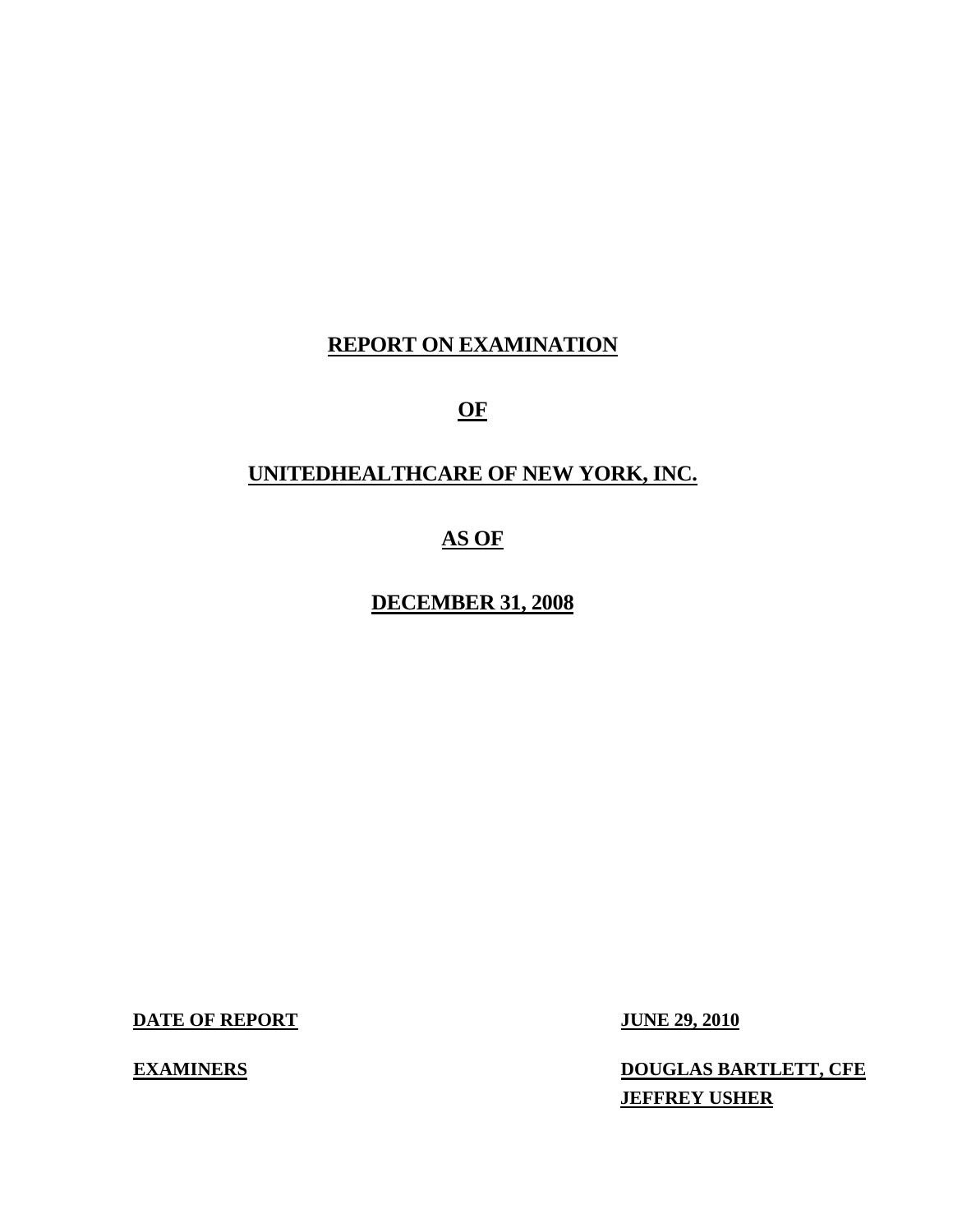## **TABLE OF CONTENTS**

| ITEM NO. |                                                                                                                                                                                                                                                                                                                              | PAGE NO.                                         |
|----------|------------------------------------------------------------------------------------------------------------------------------------------------------------------------------------------------------------------------------------------------------------------------------------------------------------------------------|--------------------------------------------------|
| 1.       | Scope of the examination                                                                                                                                                                                                                                                                                                     | 3                                                |
| 2.       | Description of the HMO                                                                                                                                                                                                                                                                                                       | 5                                                |
| 3.       | A. Management and controls<br>B. Corporate governance<br>C. Territory and plan of operation<br>Holding company system<br>D.<br>Accounts and records<br>E.<br>Internal controls<br>F.<br><b>Financial statements</b><br><b>Balance</b> sheet<br>$A_{\cdot}$<br><b>B.</b><br>Statement of revenue and expenses and capital and | 6<br>7<br>13<br>14<br>17<br>19<br>21<br>21<br>23 |
| 4.       | surplus                                                                                                                                                                                                                                                                                                                      |                                                  |
|          | Claims unpaid                                                                                                                                                                                                                                                                                                                | 25                                               |
| 5.       | Amounts due to parent, subsidiaries and affiliates                                                                                                                                                                                                                                                                           | 25                                               |
| 6.       | Compliance with prior report on examination                                                                                                                                                                                                                                                                                  | 26                                               |
| 7.       | Summary of comments and recommendations                                                                                                                                                                                                                                                                                      | 28                                               |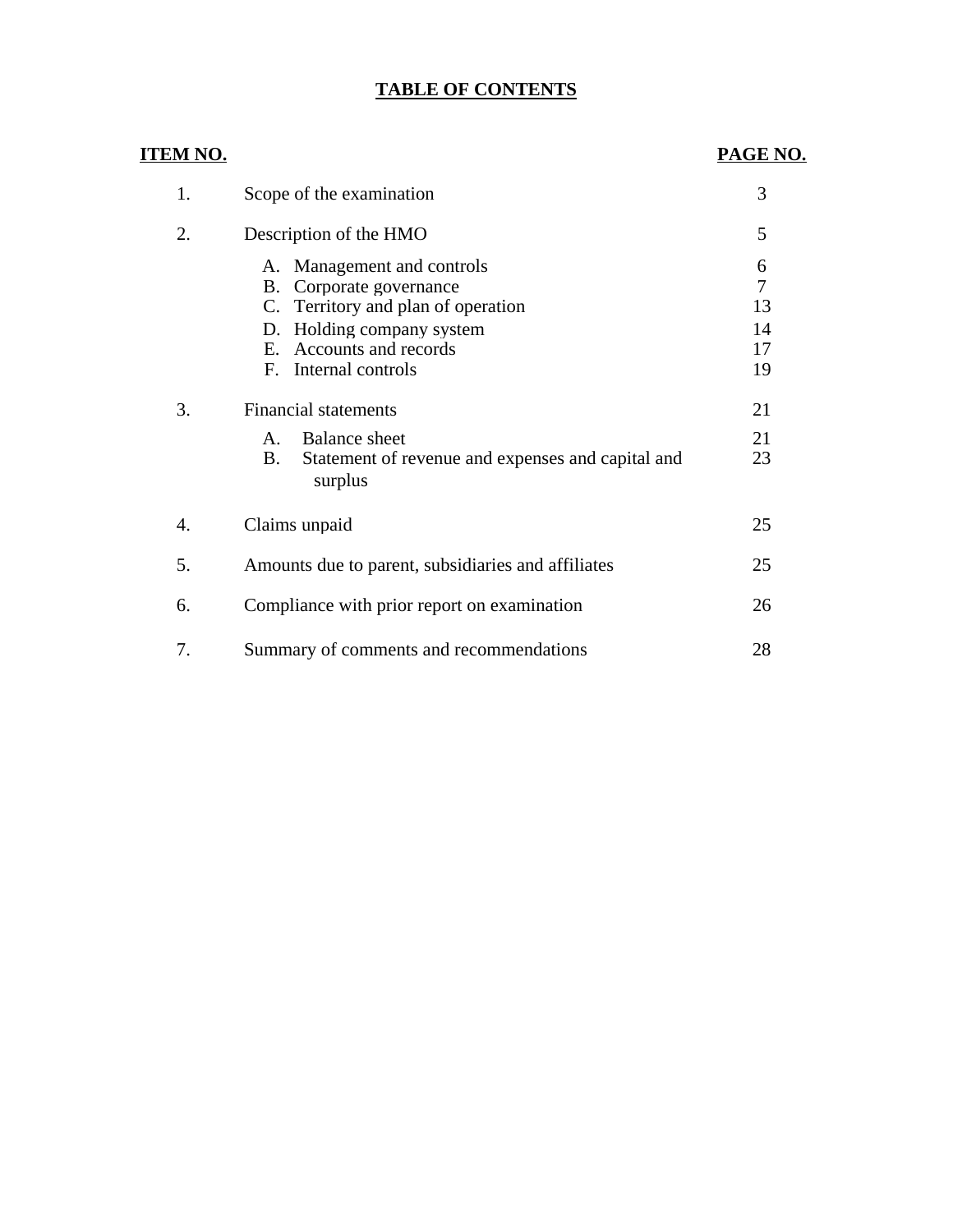

STATE OF NEW YORK INSURANCE DEPARTMENT 25 BEAVER STREET NEW YORK, NEW YORK 10004

David A. Paterson James J. Wrynn Governor Superintendent

June 29, 2010

Honorable James J. Wrynn Superintendent of Insurance Albany, New York 12257

Sir:

Pursuant to the requirements of the New York Insurance Law, and acting in accordance with the instructions contained in Appointment Number 30394, dated November 30, 2009, attached hereto, we have made an examination into the condition and affairs of UnitedHealthcare of New York Inc., a health maintenance organization licensed pursuant to the provisions of Article 44 of the New York Public Health Law, as of December 31, 2008, and submit the following report thereon.

The examination was conducted at the office of UnitedHealthcare of New York Inc. located at 450 Columbus Boulevard, Hartford, CT.

Wherever the designations "UHC NY" or the "HMO" appear herein, without qualification, they should be understood to indicate UnitedHealthcare of New York, Inc.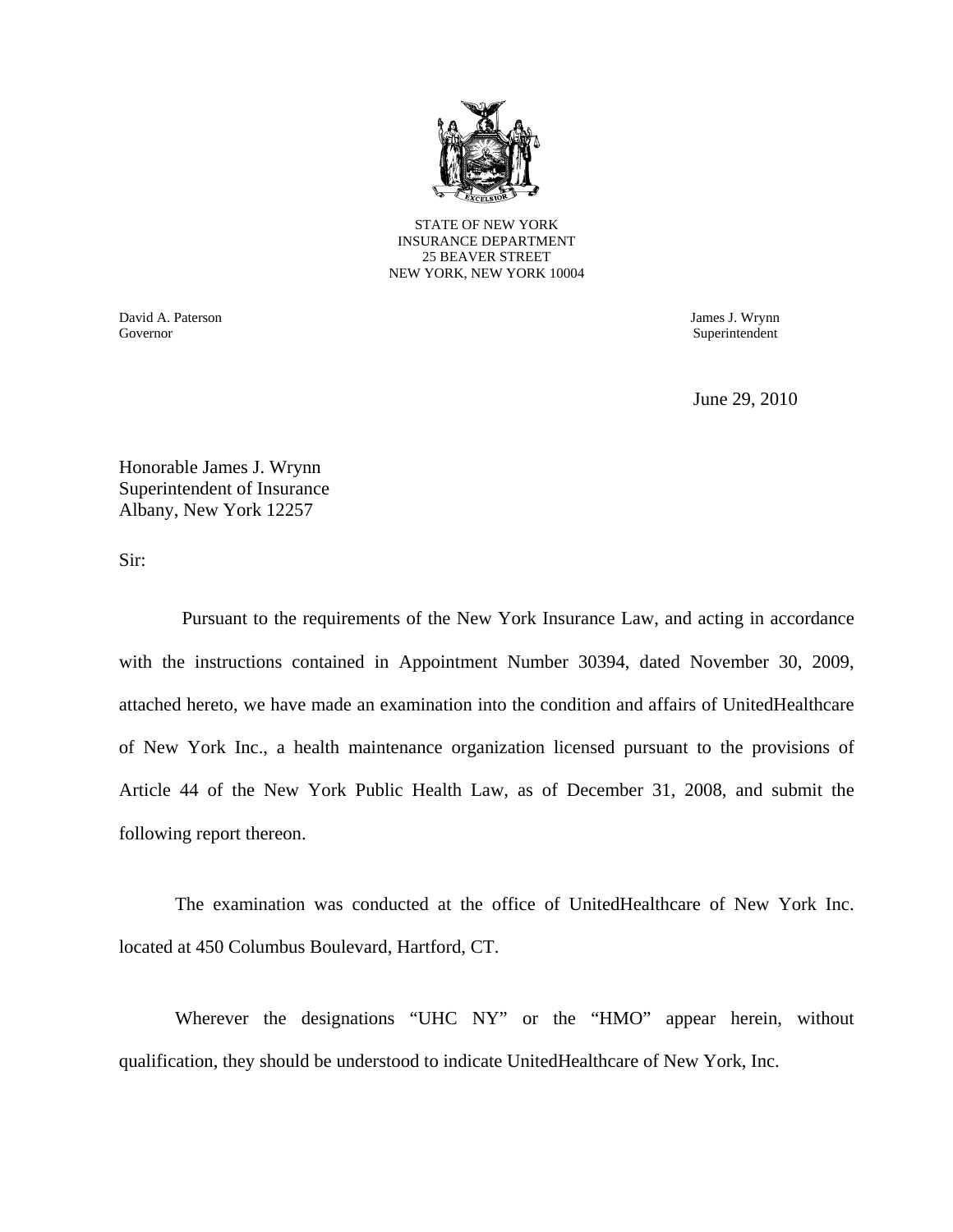UnitedHealthcare of New York, Inc. is a wholly-owned subsidiary of AmeriChoice Corporation, and its ultimate parent is UnitedHealth Group Incorporated.

Wherever the designation "UHG" appears herein, without qualification, it should be understood to indicate the operations of the UnitedHealth Group Incorporated holding company, the HMO's ultimate parent.

A concurrent examination was made of United HealthCare Insurance Company of New York, an affiliated accident and health insurance company, licensed under the provisions of Article 42 of the New York Insurance Law. A separate report thereon has been submitted.

Wherever the designation "UHIC NY" appears herein, without qualification, it should be understood to indicate United HealthCare Insurance Company of New York.

Wherever the designation the "Department" appears herein, without qualification, it should be understood to indicate the New York State Insurance Department.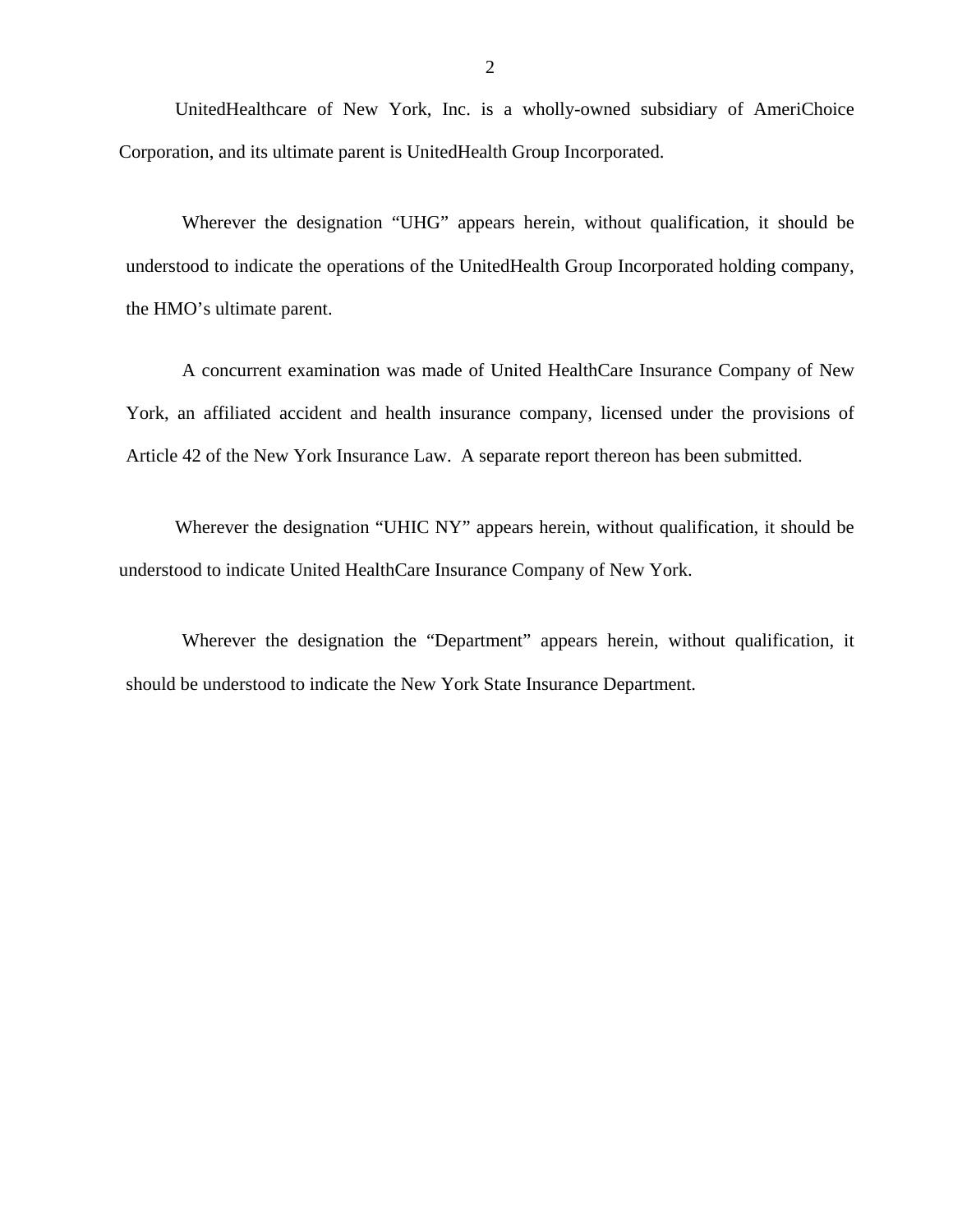#### **1. SCOPE OF THE EXAMINATION**

The HMO was previously examined as of December 31, 2003. This examination of the HMO is a financial examination as defined in the National Association of Insurance Commissioners ("NAIC") *Financial Condition Examiners Handbook, 2009 Edition* (the "Handbook") and it covers the five-year period from January 1, 2004 through December 31, 2008. The examination was conducted observing the guidelines and procedures in the Handbook and, where deemed appropriate by the examiners, transactions occurring subsequent to December 31, 2008 were also reviewed.

The examination was conducted on a risk-focused basis in accordance with the provisions of the Handbook, which provides guidance for the establishment of an examination plan based on the examiners' assessment of risk in the HMO's operations and utilizes that evaluation in formulating the nature and extent of the examination. The risk-focused examination approach was included in the Handbook for the first time in 2007; thus, this was the first such type of examination for the HMO. The examiners planned and performed the examination to evaluate the HMO's current financial condition, as well as identify prospective risks that may threaten the future solvency of UHC NY.

The examiners identified key processes, assessed the risks within those processes and assessed the internal control systems and procedures used to mitigate those risks. The examination also included an assessment of the principles used and significant estimates made by management, an evaluation of the overall financial statement presentation, and determined management's compliance with the Department's statutes and guidelines, Statutory Accounting Principles, as adopted by the Department, and annual statement instructions.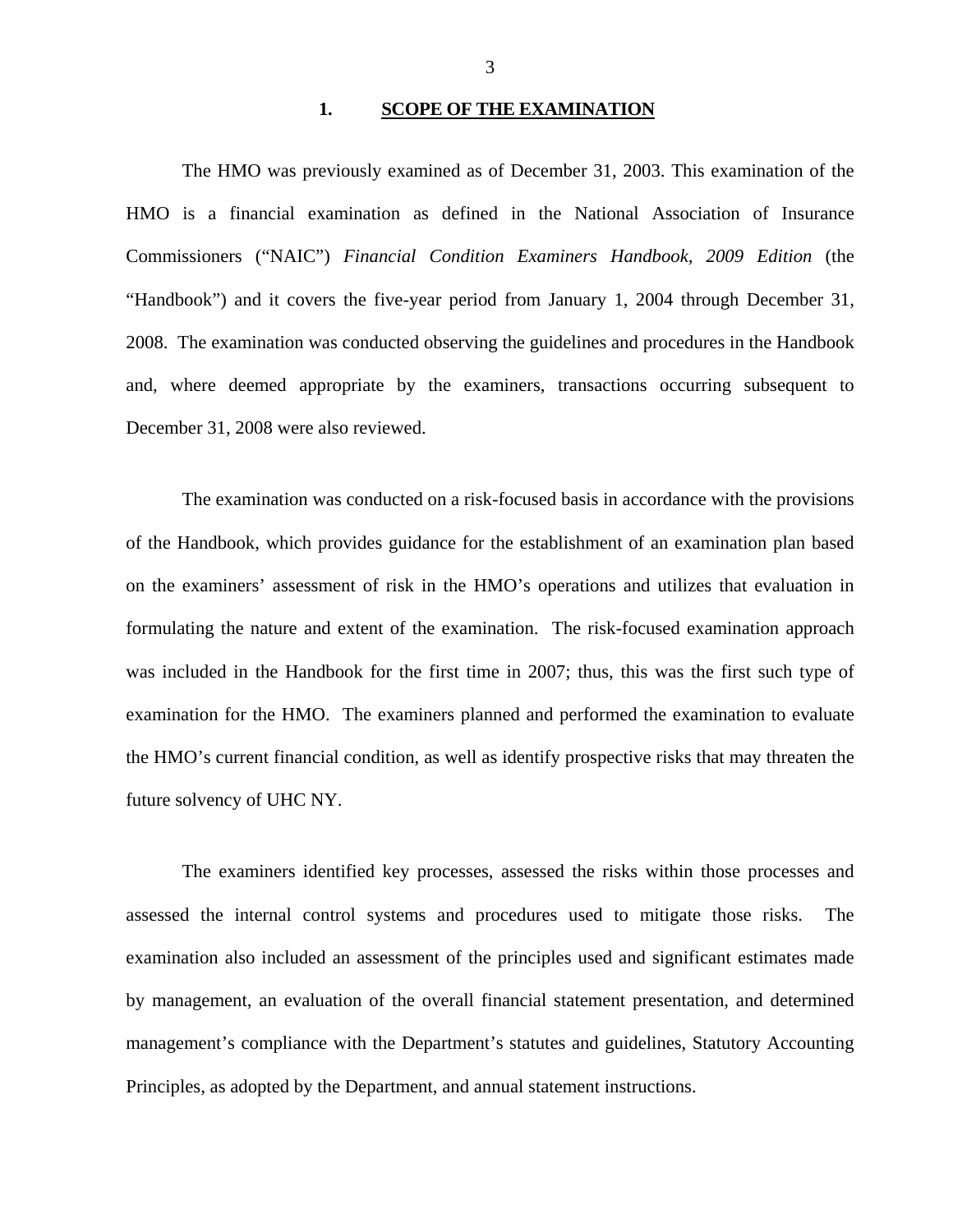Information concerning the HMO's organization structure, business approach and control environment were utilized to develop the examination approach. The examination evaluated the HMO's risks and management activities in accordance with the NAIC's nine branded risk categories.

These categories are as follows:

- Pricing/Underwriting
- **Reserving**
- Operational
- **Strategic**
- Credit
- **Market**
- Liquidity
- Legal
- Reputational

The HMO was audited annually, for the years 2004 through 2008, by the accounting firm of Deloitte & Touche LLP ("D&T"). The HMO received an unqualified opinion in each of those years. Certain audit workpapers of D&T were reviewed and relied upon in conjunction with this examination. A review was also made of the ultimate parent company's Internal Audit function and Enterprise Risk Management program, as they relate to the HMO.

The examiners reviewed the corrective actions taken by the HMO with respect to the recommendations concerning financial issues contained in the prior report on examination. The results of the examiners' review are contained in Item 6 of this report.

This report on examination is confined to financial statements and comments on those matters which involve departure from laws, regulations or rules, or which require explanation or description.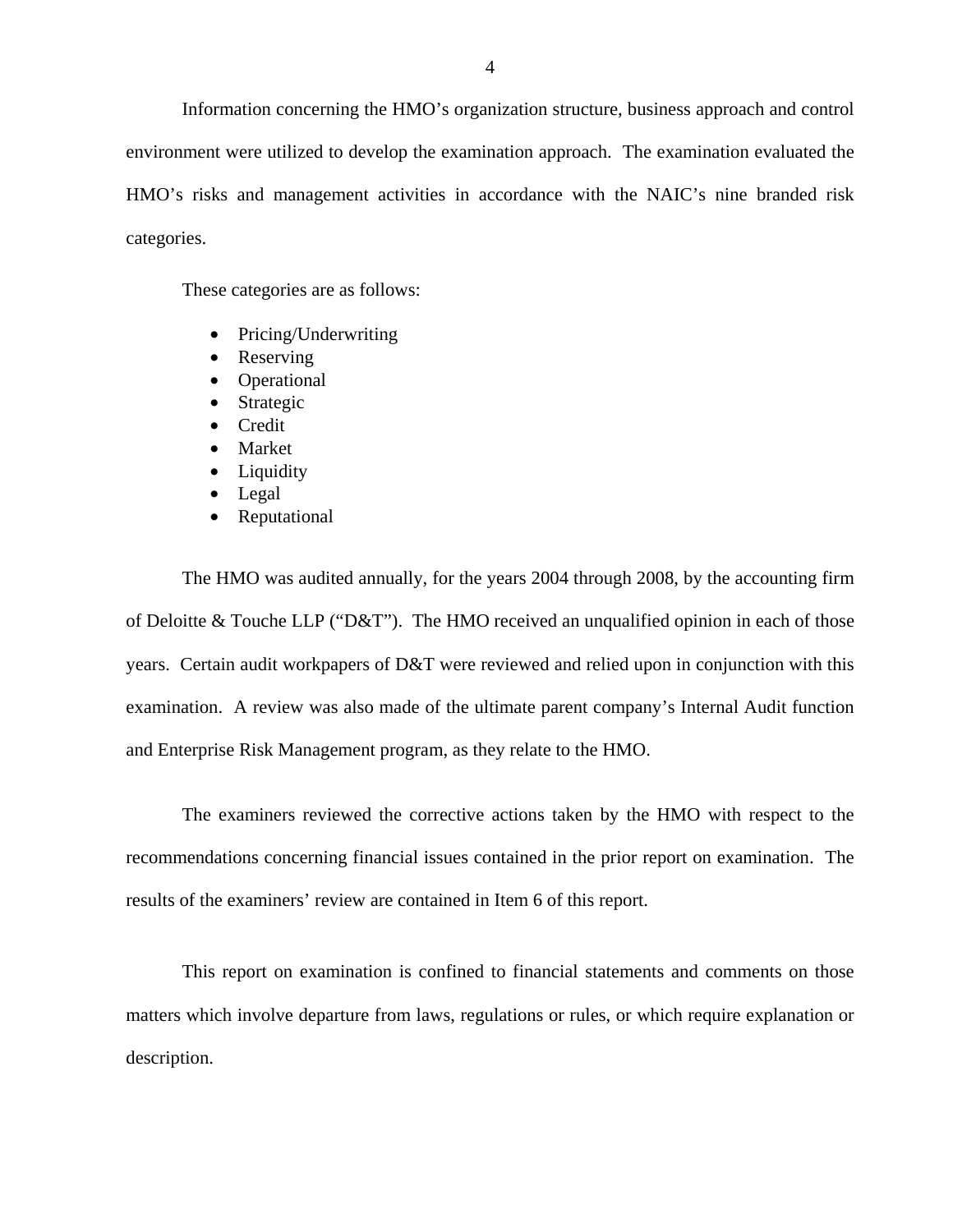#### **2. DESCRIPTION OF THE HMO**

UHC NY is a for-profit HMO licensed pursuant to Article 44 of the New York Public Health Law. UHC NY was originally incorporated on July 10, 1986, as MetLife HealthCare Network of New York, Inc., a health maintenance organization licensed in the State of New York. The HMO was an indirect wholly-owned subsidiary of Metropolitan Life Insurance Company and commenced business on January 1, 1987. The HMO was granted a certificate of authority under the provisions of Article 44 of the New York Public Health Law, effective July 31, 1987, to operate as a for-profit independent practice association ("IPA") model HMO. On January 2, 1997, the HMO changed its name to UnitedHealthcare of New York, Inc.

UnitedHealthcare of New York, Inc. and UnitedHealthcare of Upstate New York, Inc. (formerly known as Travelers Health Network, Inc.) merged, effective December 31, 2002. The merged company retained the name UnitedHealthcare of New York, Inc. and was authorized to write commercial business in nineteen counties of New York State and Medicaid in eleven counties of New York State.

In October 2005, UHC NY began a market withdrawal of its commercial business. This market withdrawal was completed on October 1, 2006, with the HMO removing this business from its certificate of authority.

 and AC-NY. Further, effective December 31, 2007, the Department approved the merger of AmeriChoice of New York, Inc. ("AC-NY") into UHC NY. The merger was accounted for as a statutory merger in accordance with Statement of Statutory Accounting Principles ("SSAP") No. 68 *– Business Combinations and Goodwill*. The statutory basis financial statements as of, and for the years ended December 31, 2008 and 2007, include the combined accounts of UHC NY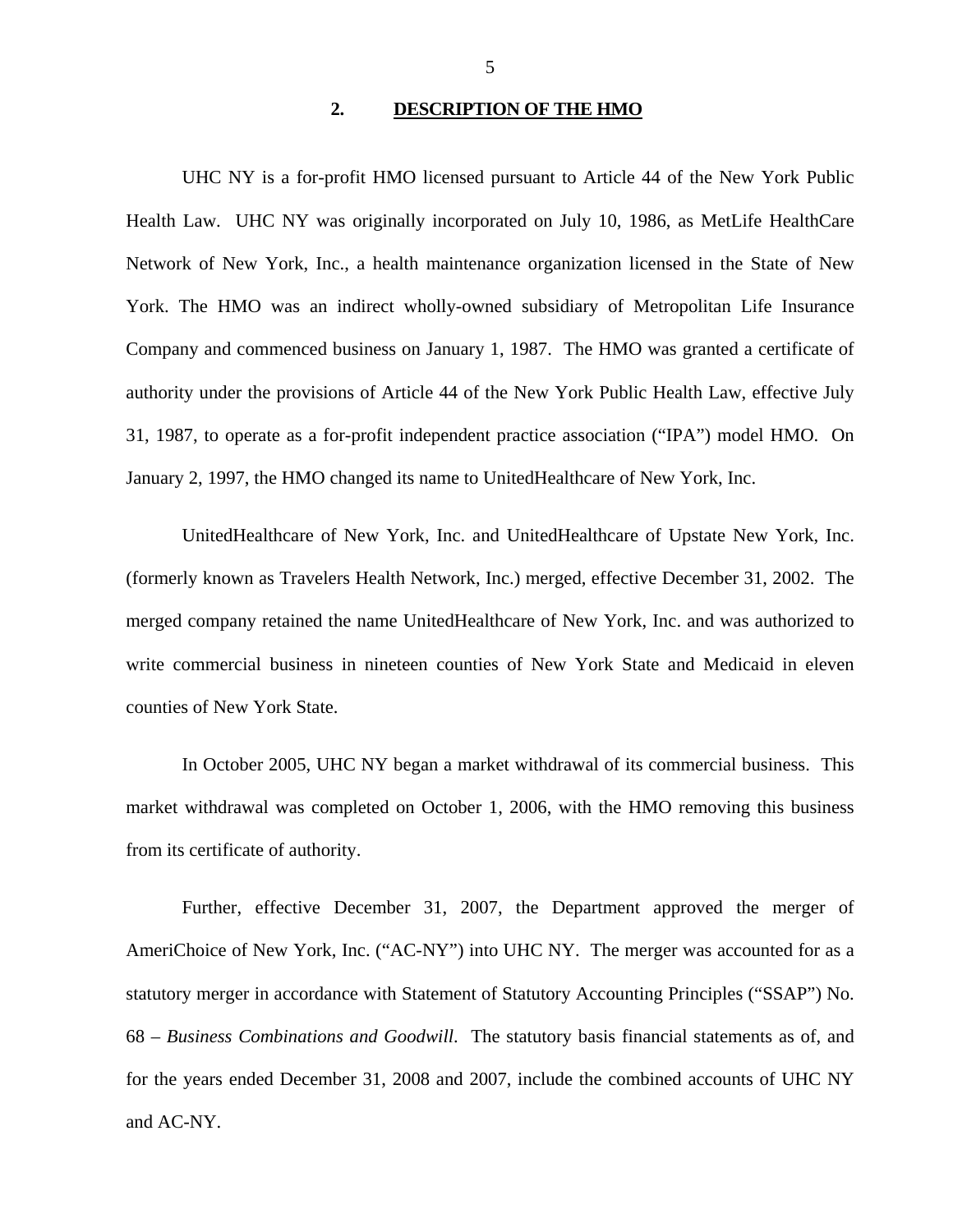<span id="page-7-0"></span>As a result of the merger, the separate corporate existence of AC-NY ceased, and UHC NY continued as the surviving corporation. Effective December 31, 2007, AmeriChoice Corporation became the sole shareholder of UHC NY. Also on this date, AC-NY had 10,000 shares of authorized common stock cancelled, and all rights in respect thereof ceased to exist.

The HMO's operating territory as of the examination date included the five boroughs of New York City and the counties of Nassau, Suffolk and Westchester. Its administrative office is located at 48 Monroe Turnpike, Trumbull, CT 06611.

#### A. Management and Controls

Pursuant to the HMO's Charter and By-laws, management of the HMO is to be vested in a Board of Directors ("BOD"), subject to the following: the number of directors shall be fixed by action of a majority of the shareholders; no decrease in the authorized number of directors shall have the effect of shortening the term of any incumbent director; at all times, no less than onethird (1/3) of the directors shall be residents of the State of New York; and (as required by Part 98-1.11(g)(1) of the Administrative Rules and Regulations of the Health Department (10 NYCRR 98-1.11)) within one year of the corporation receiving its certificate of authority to transact business as a health maintenance organization in the State of New York, no less than 20 percent (20%) of the directors of the corporation shall be enrollees of the corporation.

The following individuals were members of the BOD of the HMO as of December 31, 2008:

6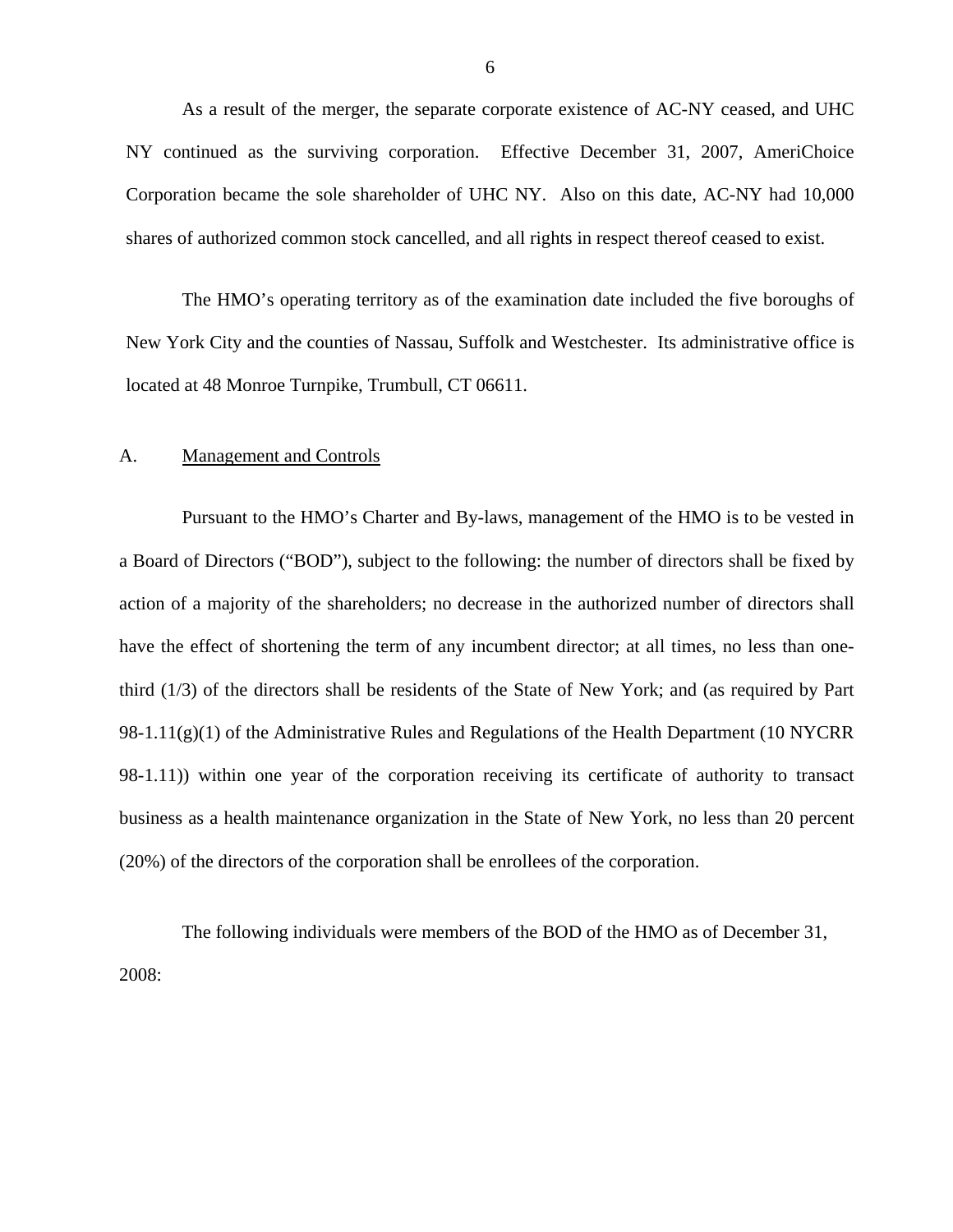Arlee Griffin, Jr. Pastor,

Tomas David Morales, Sr. President,

#### <span id="page-8-0"></span>**Name and Residence Principal Business Affiliation**

Steve Auerbach Executive Vice President, Bloomfield, CT UnitedHealth Group Incorporated

Brooklyn, NY Berean Baptist Church

Arthur Hill **Retired**, Vice President of Public Hollis, NY Affairs, United Parcel Service

Jose Maldonado Vice President of Operations, Brooklyn, NY AmeriChoice Corporation

Rita Johnson Mills Senior Vice President, Account Management, Eden Prairie, MN AmeriChoice Corporation

Baldwin, NY College of Staten Island/CUNY

Dennis Patrick O'Brien Regional Vice President, Cos Cob, CT United Health Networks

The BOD minutes and members' attendance were reviewed for the period under

examination for UHC NY.

The principal officers of UHC NY as of December 31, 2008 were as follows:

#### **Name** Title

Christina R. Palme-Krizak Secretary<br>
Robert W. Oberrender Treasurer Robert W. Oberrender

Pasquale Celli President, Chairman and Chief Executive Officer<br>
Rara Jean Rios Chief Financial Officer **Chief Financial Officer** 

#### B. Corporate Governance

UHG is a publicly traded, diversified health company subject to the Sarbanes-Oxley Act of 2002. Enterprise Risk Management ("ERM") and Internal Audit are enterprise-wide functions, thus, unless otherwise noted, references to UHG are applicable to the HMO.

#### 7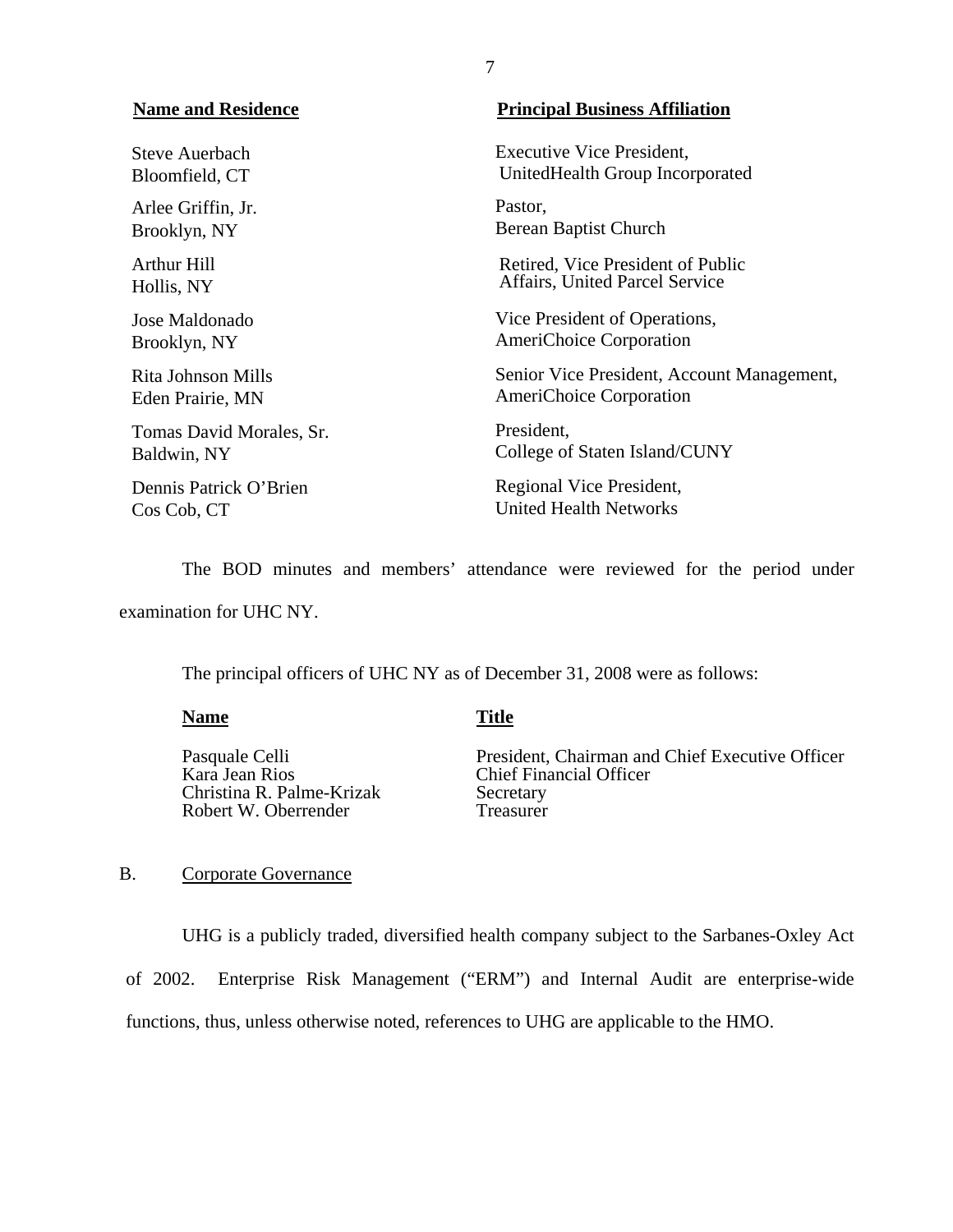UHG has adopted an ERM framework for proactively addressing and mitigating risks, including prospective business risks. Exhibit M of the Handbook (*Understanding the Corporate Governance Structure*) was utilized by the examiners as guidance for assessing corporate governance. Overall, it was determined that the HMO's corporate governance structure is adequate, sets an appropriate "tone at the top", supports a proactive approach to operational risk management, and contributes to an effective system of internal controls. It was found that HMO's BOD and key executives encourage integrity and ethical behavior throughout the HMO, and that the senior management promotes a corporate culture that acknowledges, understands and maintains an effective control environment.

The HMO's management has an adequate approach to identifying and mitigating risks across the organization, including prospective business risks. The HMO deals proactively with its areas of risk, and its management is knowledgeable about mitigation strategies. Through risk discussions and other measures, the HMO's management discusses significant issues and reacts to changes in the environment with a clear commitment to address risk factors and manage the business accordingly. The HMO's overall risk management process takes a proactive approach to identifying, tracking, and dealing with significant current and emerging risk factors.

Committee" or "AC"), which is comprised entirely of external directors. UHG has an established Internal Audit Department ("IAD") function, which is independent of management, to serve the UHG Audit Committee of the BOD (the "Audit

By 2008, approximately sixty-five percent (65%) of UHG's internal audit work was outsourced to, and therefore executed by, Ernst & Young ("E&Y"), a "Big Four" accounting firm. E&Y has experience consistent with industry norms, and all E&Y manager-level and

8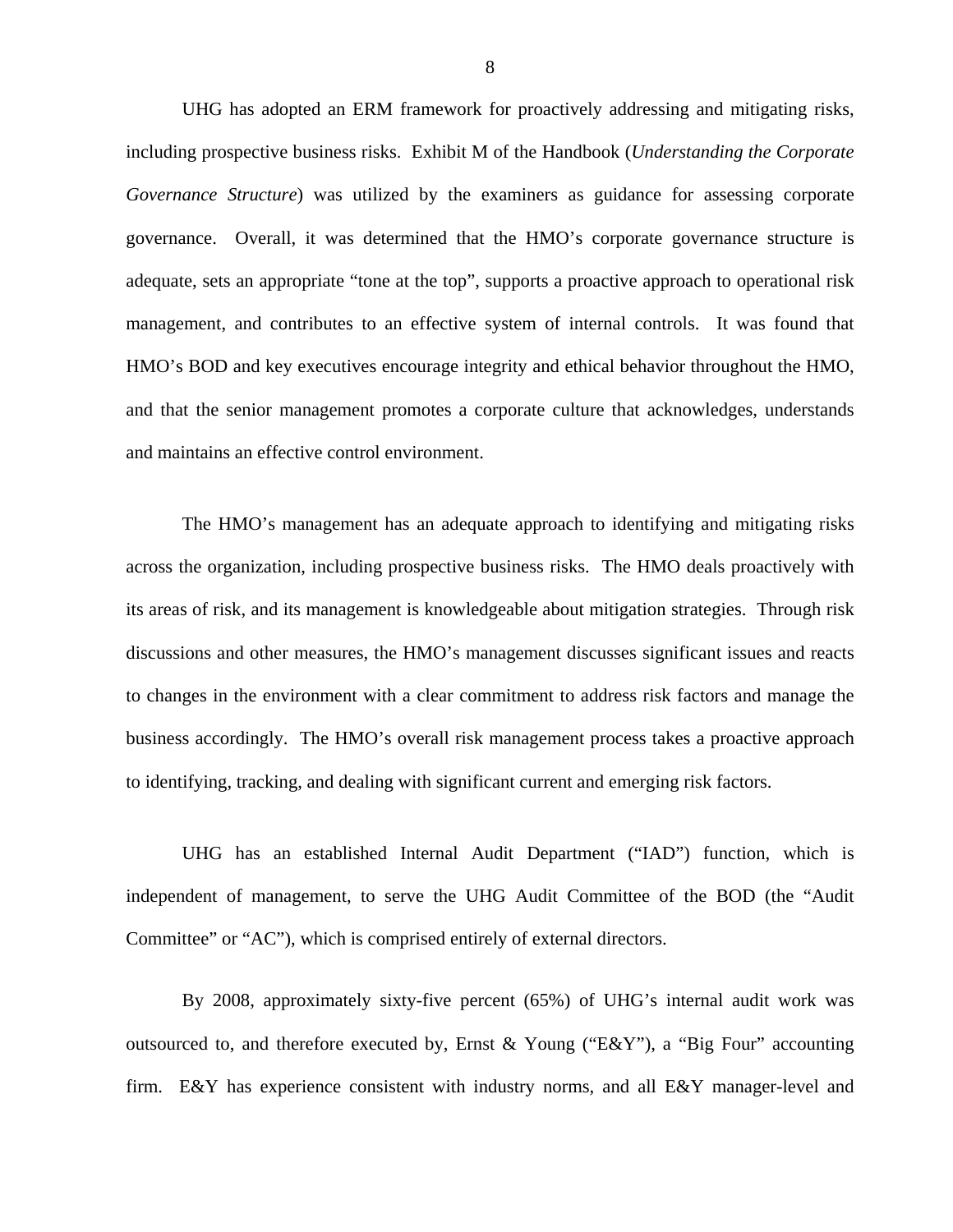above resources maintain applicable industry certifications. The IAD directs and supervises all internal audit work performed by E&Y. The IAD reviews and tests financial and operational controls and processes established by management to ensure compliance with laws, regulations and UHG policies. The scope of the IAD's program is coordinated with UHG's independent certified public accountants to ensure adequate coverage and maximum efficiency.

During the course of this examination, consideration was given to the significance and potential impact of certain IAD findings. To the extent possible, the examiners relied upon the work performed by the IAD, as prescribed by the Handbook.

The examination noted the following reportable items related to Corporate Governance:

#### **1. Enterprise Risk Management Function**

As part of the examiners' assessment of the overall Corporate Governance environment, the HMO's Enterprise Risk Management ("ERM") process was reviewed. The examiners noted certain ERM processes that could be enhanced. These are as follows:

- A formally documented ERM policies and/or procedure manuals, including documentation for both qualitative and quantitative risk aspects, do not exist within the HMO.
- The inherent risk assessment is not documented in the "Risk Assessor" (a key report related to risk management efforts) as a stand-alone rating.
- The ERM framework does not address opportunities; rather, it only focuses on risk.

The HMO has informed the Department that subsequent to the examination date, it implemented projects that address some of the above items. As part of the risk-focused surveillance approach, as described in the Handbook, the Department will follow up on key initiatives of the HMO.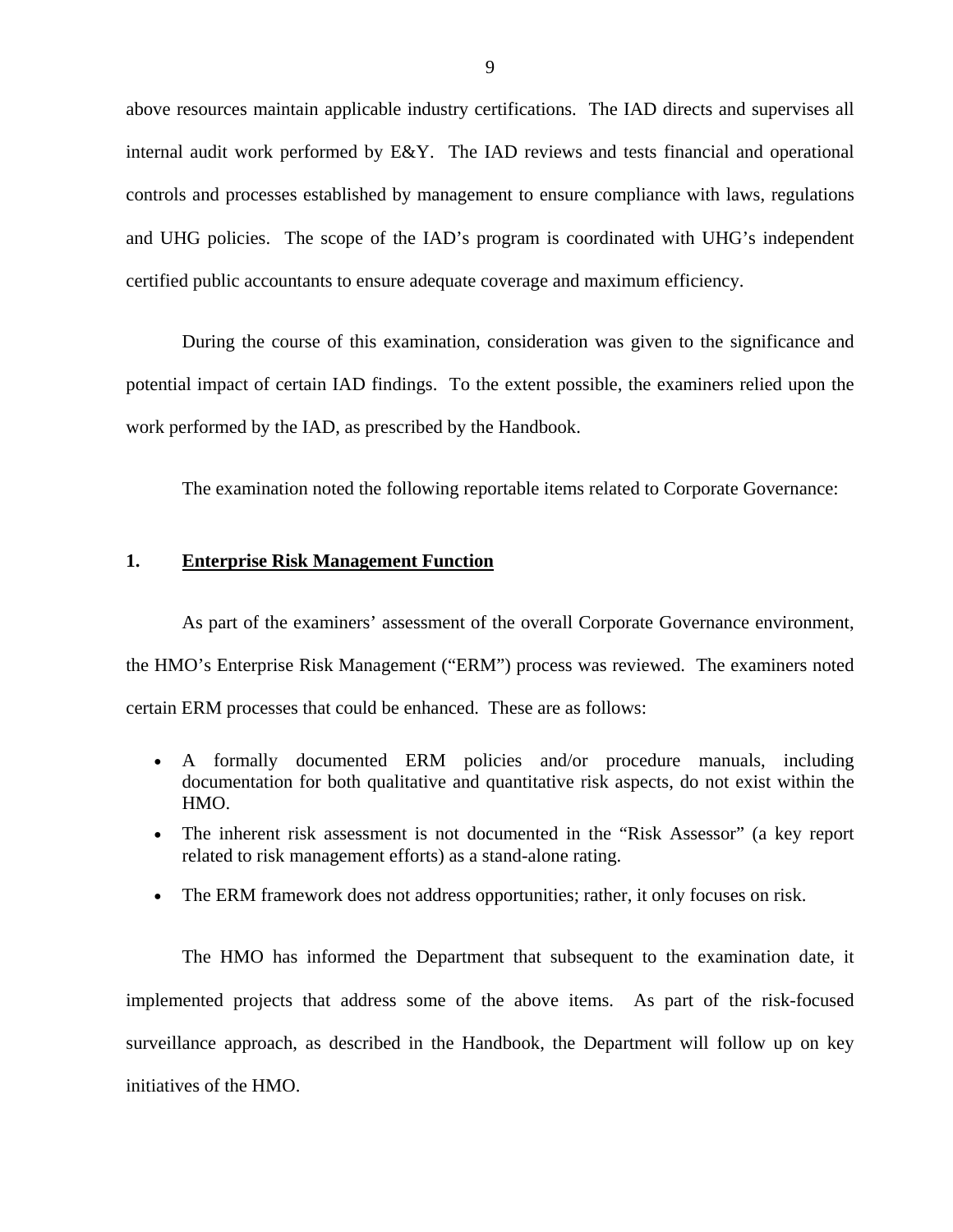#### **2. General Auditor Compensation Approval**

Based on the Institute of Internal Auditors ("IIA") Standard 1110, at least once a year, the AC should review the performance of the Chief Audit Executive ("CAE") and approve this individual's annual compensation and salary adjustment. Although it was noted in the 2008 UHG AC minutes that, "The Committee reviewed the performance of the Internal Auditor during its executive session…", such minutes reviewed by the examiners did not explicitly document nor state the approval of the General Auditor's compensation. The documentation of conformity with a best practice should be to explicitly state the approval of the General Auditor compensation in the minutes.

It is recommended that the AC's review and approval of the General Auditor's compensation be explicitly stated in the minutes going forward.

#### **3. Quality Assurance Review**

Based on IIA Standard 1300, "the chief audit executive should develop and maintain a quality assurance and improvement program that covers all aspects of the internal audit activity and continuously monitor its effectiveness." A Quality Assurance Review ("QAR") is a best practice and is a component used to determine the IAD's compliance with IIA Standards.

UHG has not had a QAR performed to date (a QAR includes a self-assessment first by the IAD followed by an external review performed by a qualified third party).

Management has indicated tentative plans for a QAR during the 2010-2011 timeframe.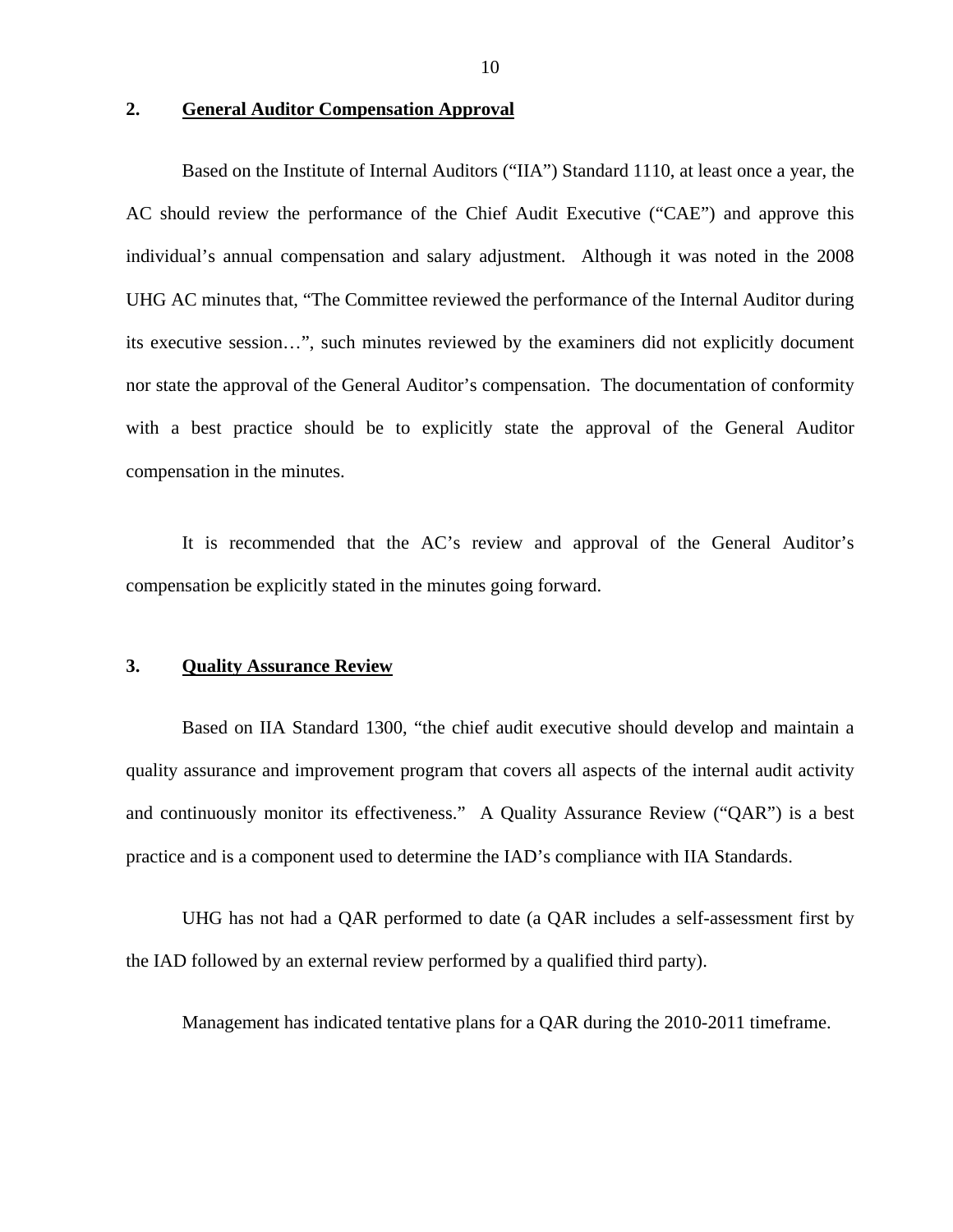It is recommended that in accordance with IIA Standard 1300, UHG's IAD implement a QAR process, including a self-assessment by the IAD, followed by an external review performed by a qualified third party.

#### **4. New York Legal Entities Audit Committee Self-Assessment**

The American Institute of Certified Public Accountants ("AICPA") and the IIA recommend that an audit committee conduct an annual self-assessment and report the results to the BOD as a best practice. Currently, the HMO's (legal entity) Audit Committee does not require a periodic self-assessment.

It is recommended that the HMO's (legal entity) Audit Committee perform a periodic self-assessment, with results documented and communicated to the UHIC NY board.

#### **5. HMO Board of Directors Self-Assessment**

Similar to the item above, it is a best practice to perform a periodic self-assessment of a company's board of directors. Currently, the HMO's BOD does not require a periodic selfassessment.

It is recommended that the HMO's BOD perform a periodic self-assessment and that the results of such self-assessment be documented.

#### **6. Enhancements to Internal Audit Methodology Documentation**

The examiners reviewed the IAD's written methodology/guidelines and noted that several items appeared to be in place in terms of process, but were not fully documented within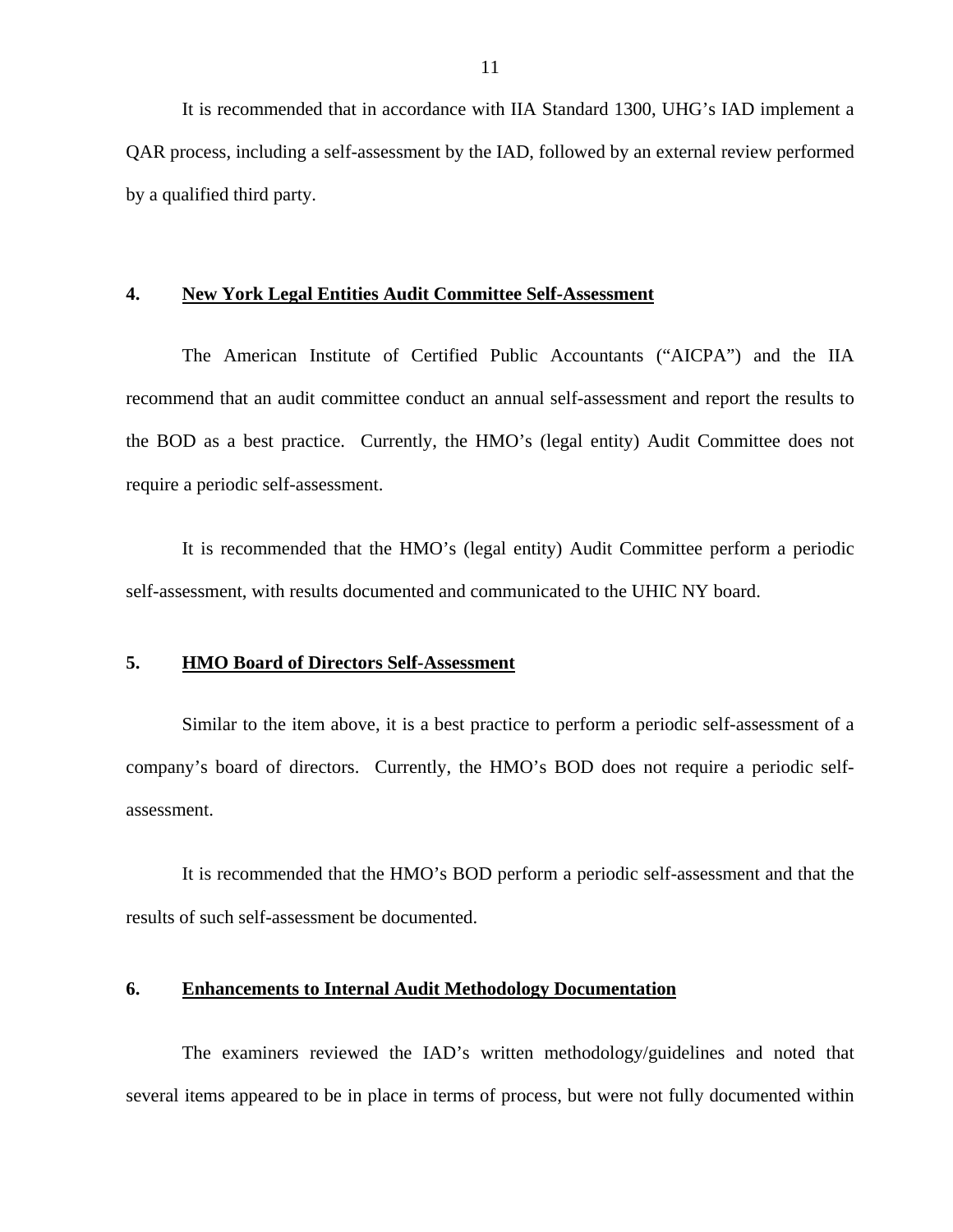the IAD's written methodology and guidelines, as provided. Documentation of these guidelines would provide for a consistent and proper application of standards that can be measured and audited.

It is recommended that the IAD consider modifying its written methodology/guidelines to more accurately reflect the comprehensive methodologies, processes and guidelines it has in place.

#### **7. The HMO's Compliance Testing**

The HMO is subject to the Department's Regulation 118 (11 NYCRR 89) – *Audited Financial Statements*, which is closely patterned upon the NAIC's Annual Financial Reporting Model Regulation, otherwise known as the Model Audit Rule ("MAR"). Regulation 118 (revision of existing Regulation 118), which applies certain requirements to the Department's regulated entities, was promulgated on an emergency basis in December 2009 and was effective beginning January 1, 2010.

During the examination, the examiners inquired of the HMO about its plans to ensure that specific legal entities are scoped into testing on a regular basis. Based on discussions with the HMO's General Auditor, it was understood that the IAD is in the process of refining its testing approaches related to UHC NY, as part of its initiatives for compliance with Department Regulation 118.

It is recommended that the IAD continue to design and document its test plan to ensure that the HMO is regularly scoped into its compliance testing, relative to the laws and regulations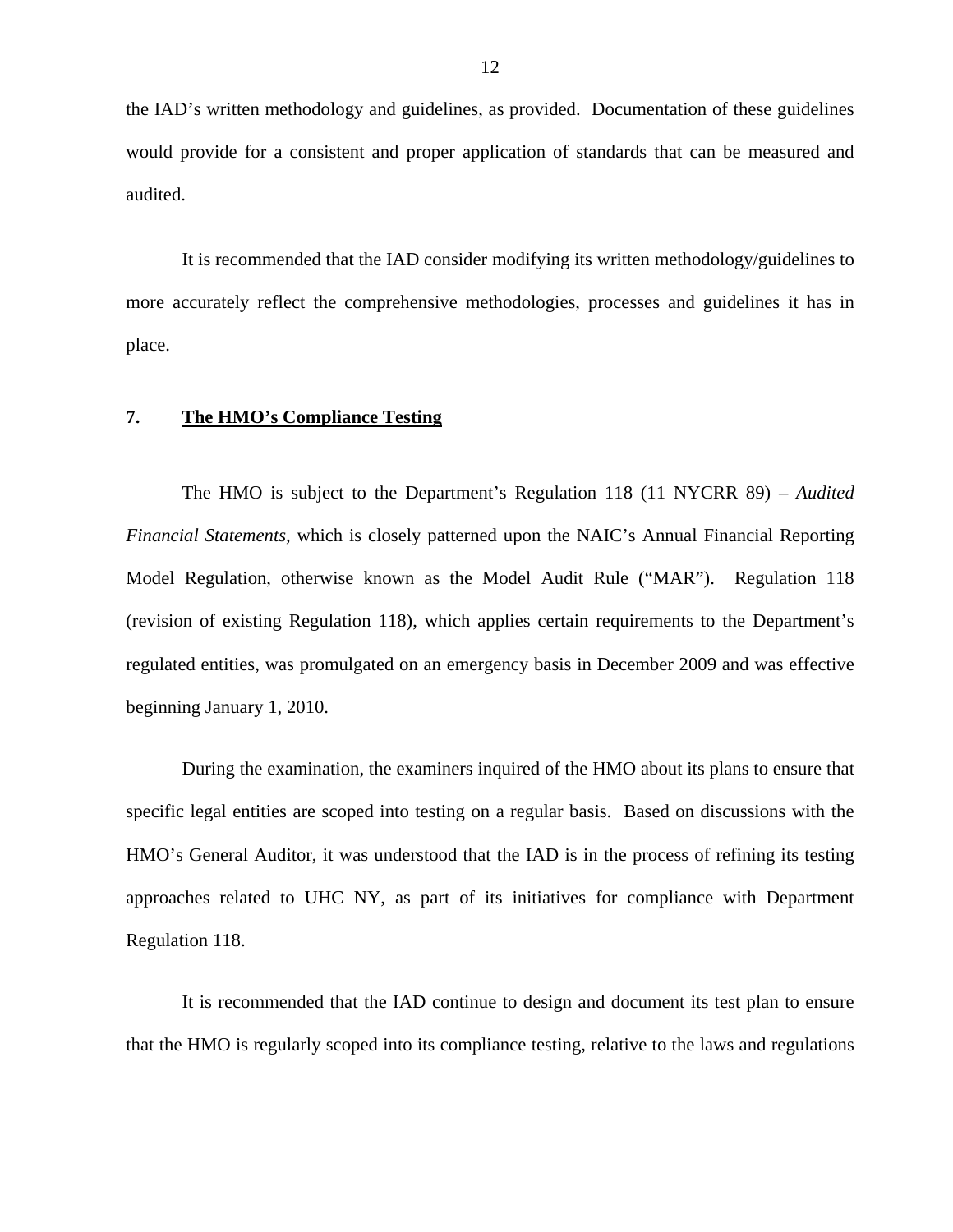<span id="page-14-0"></span>applicable to the HMO. Consideration should be given to the (specific) frequency of such testing.

#### C. Territory and Plan of Operation

UHC NY is a for-profit health maintenance organization that offers its enrollees a variety of managed care programs and products through contractual arrangements with health care providers. The HMO has entered into arrangements with physicians, hospitals, and other health care providers, in which such providers deliver medical care to its enrollees primarily on a capitated or modified fee-for-service basis for Medicaid and Medicare recipients.

UHC NY offers its "Evercare" long-term care product in the state of New York. Evercare, which is available to Medicaid and Medicare recipients, offers complete, individualized care planning and care benefits for aging, disabled, and chronically ill individuals. Evercare offers these long-term care services in nursing homes, community-based settings, and private homes.

UHC NY serves as a plan sponsor, offering Medicare Part D prescription drug insurance coverage under a contract with the Centers for Medicare and Medicaid Services ("CMS"). Under the Medicare Part D program, there are six separate elements of payment received by UHC NY during the plan year; these payment elements are CMS premium, member premium, low-income premium subsidy, catastrophic reinsurance subsidy, low-income member cost-sharing subsidy, and CMS risk share.

UHC NY has contracts with the State of New York, Office of Health Insurance Programs and the City of New York, Department of Health and Mental Hygiene to provide services to eligible beneficiaries for Medicaid, Family Health Plus and Child Health Plus (programs for uninsured adults and children), and AmeriChoice Personal Care Plus – Medicare (dual eligible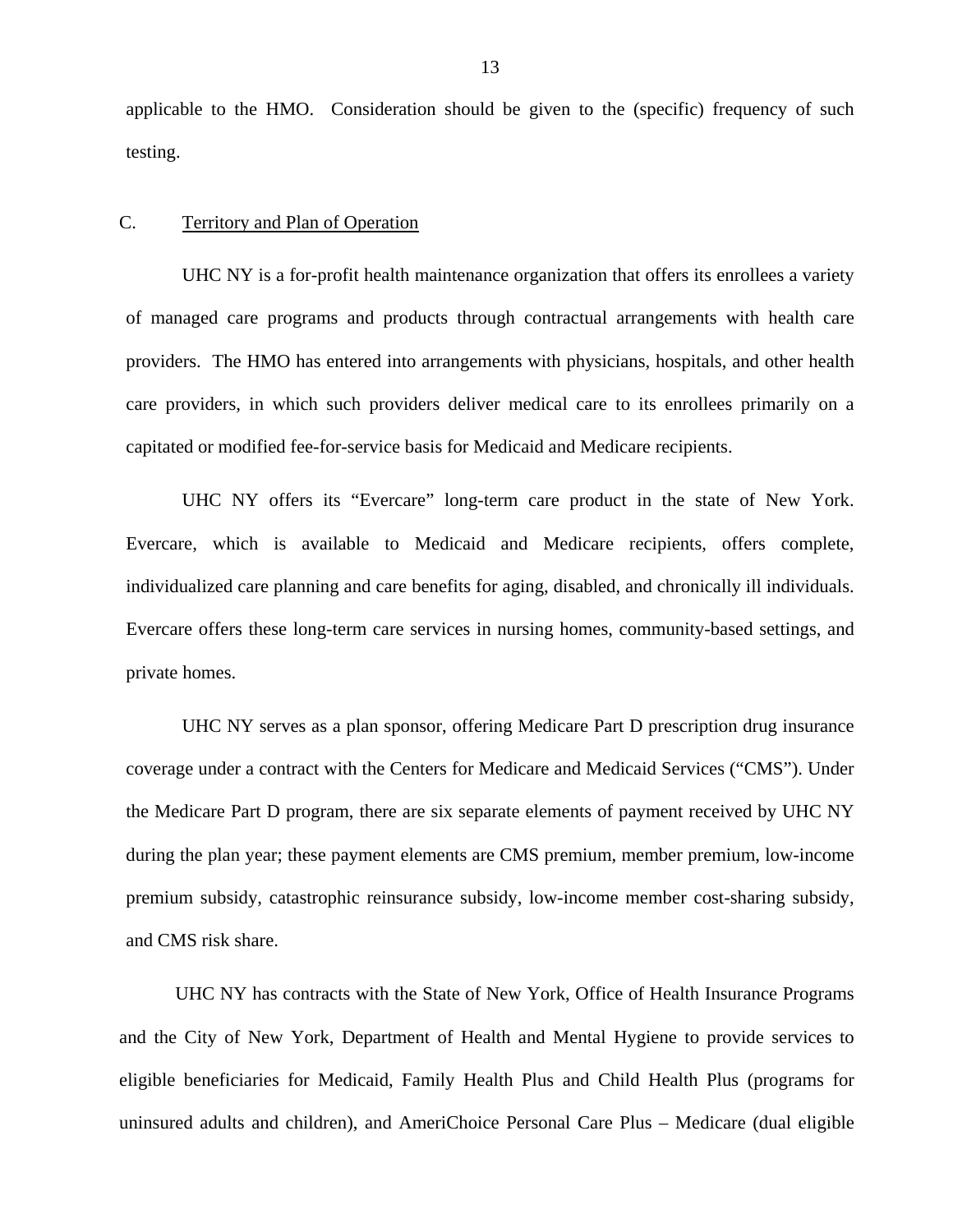Medicare/Medicaid beneficiaries). The State and City Medicaid/Family Health Plus contracts are effective through September 30, 2010, and are subject to periodic amendments thereafter.

The following table displays UHC NY's net admitted assets, capital and surplus, net premium income and net income during the period under examination:

|      | Net Admitted  | Capital and   | Net Premium   |             |
|------|---------------|---------------|---------------|-------------|
|      | Assets        | Surplus       | Income        | Net Income  |
| 2008 | \$358,845,052 | \$198,426,527 | \$730,572,429 | \$4,112,380 |
| 2007 | 337,873,038   | 193,972,584   | 666,089,892   | 10,917,030  |
| 2006 | 205,895,146   | 116,332,393   | 667,494,803   | 20,224,891  |
| 2005 | 191,930,365   | 109,285,443   | 434,804,127   | 31,178,033  |
| 2004 | 172,033,639   | 79,786,357    | 425, 447, 759 | 23,299,492  |

#### D. Holding Company System

UHC NY is a wholly-owned subsidiary of AmeriChoice Corporation, and its ultimate parent is UnitedHealth Group Incorporated, a publicly traded corporation domiciled in the State of Minnesota. The following chart depicts the HMO's holding company system as of December 31, 2008: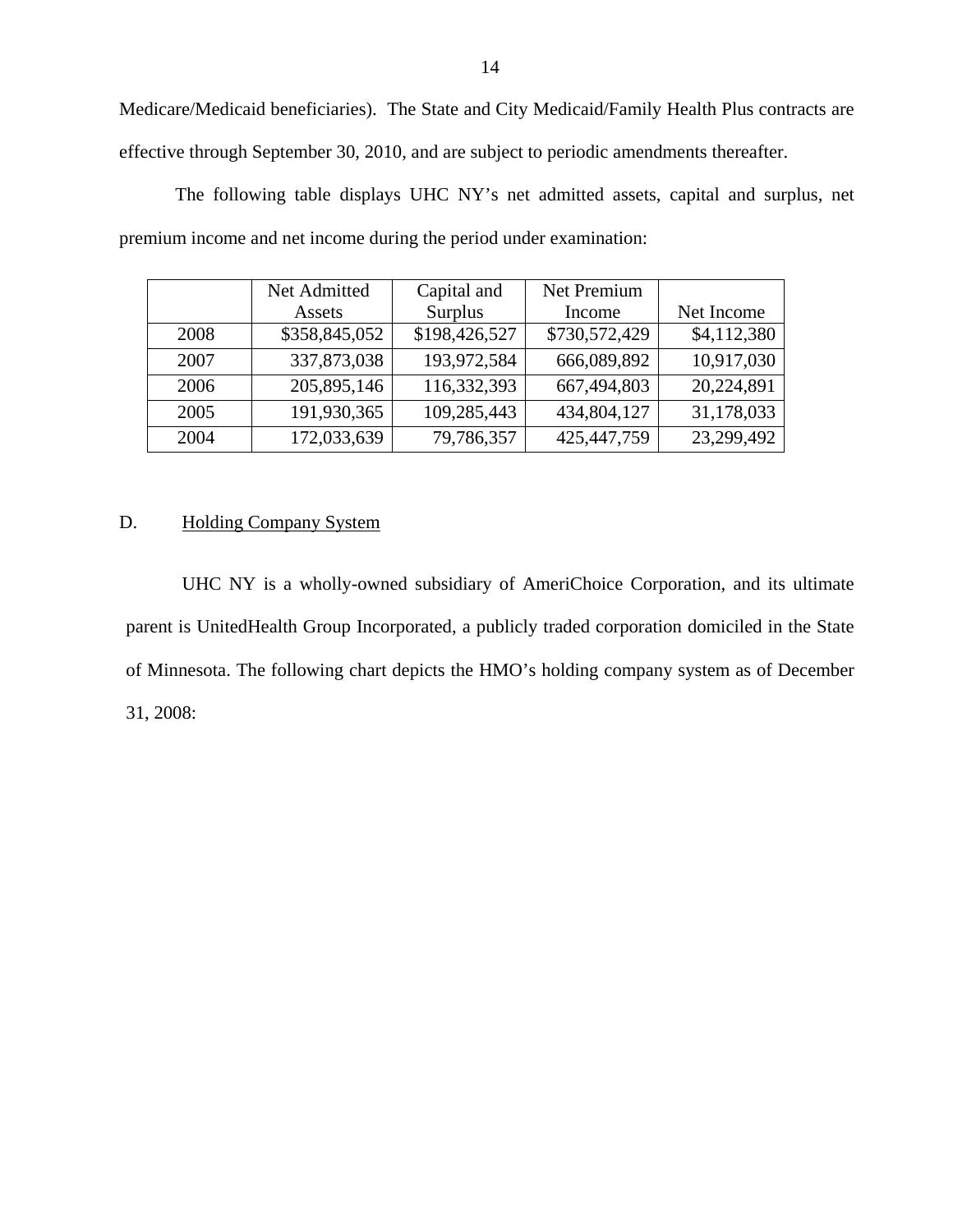

#### Inter-company Agreements

The HMO is a party to numerous inter-company agreements, with its affiliates, which are subject to the Department's review and approval. These agreements involve activities such as administrative services, cash management, investment management, tax allocation, and reinsurance. The most significant of those agreements is the management agreement between United HealthCare Services, Inc. ("UHS") and the HMO. UHS provides the following services to the HMO: financial, management, accounting, underwriting, marketing, legal, medical provider, member services, medical management, agency development, employee management and benefit, information systems, and other general and administrative services. UHS also provides claims services, including case management services and review of claim services to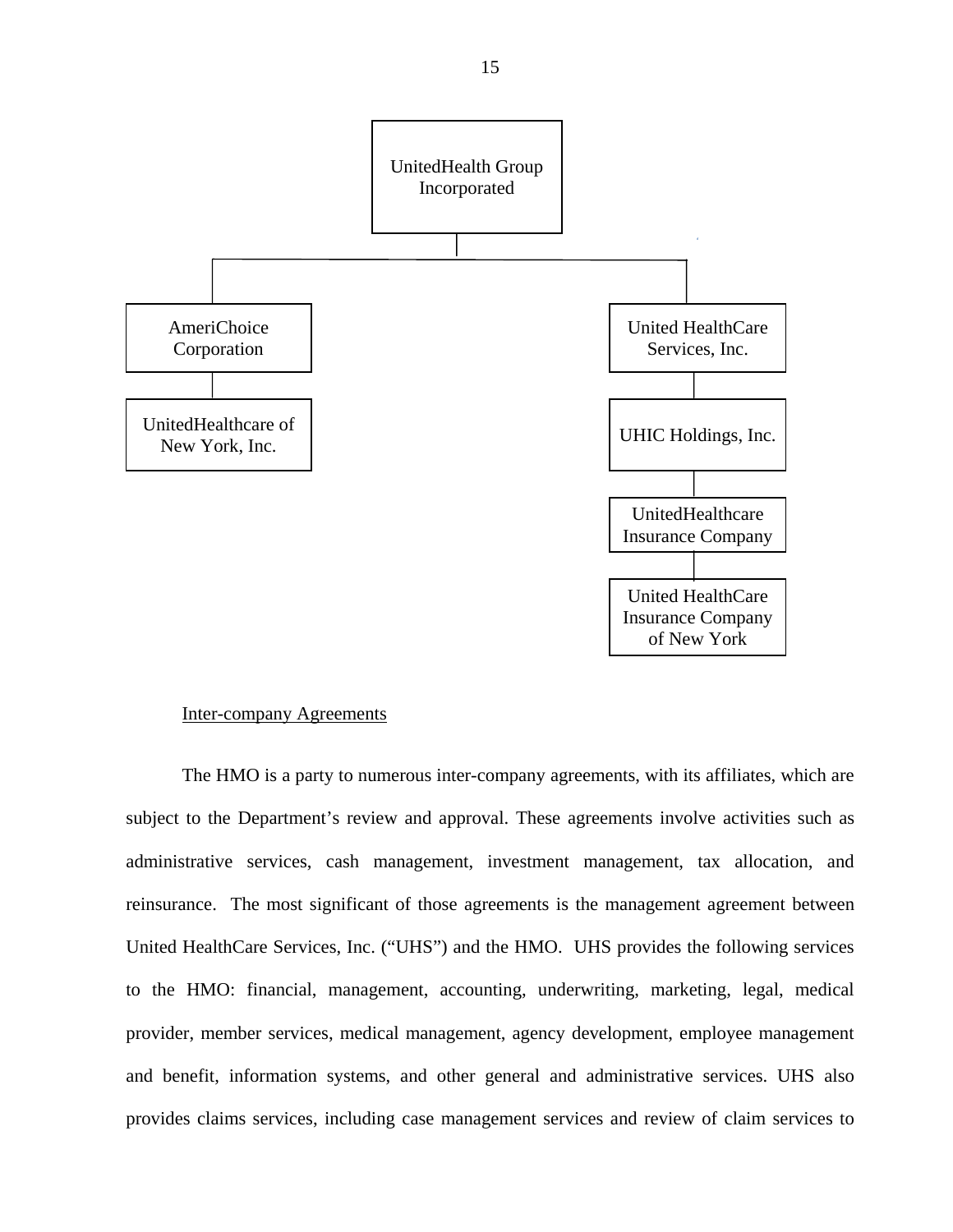the HMO, through Uniprise, Inc., a UHG Company. The HMO pays UHS a management fee equal to the actual costs of UHS for providing these services. If the actual cost is not determinable, there will be an allocation of actual costs to the HMO on an equitable basis in conformity with the allocation of cost provisions of the contract.

The management contract states, "Plan shall pay Manager the monthly fee on or before the tenth calendar day of each month. Within fifteen (15) calendar days of the Plan's receipt of (i) its audited annual financial statements, and (ii) a detailed accounting of the annual expenses incurred by Manager on behalf of the Plan, Plan will reconcile the total management fee paid to Manager during the previous calendar year to the actual cost of services rendered and make the appropriate adjustments. Payments by Plan to Manager of additional amounts required by such adjustments, or repayments by Manager to Plan of previously credited fees, shall be made within thirty (30) calendar days of the determination of the calculated adjustments."

During 2008 and 2009, there was no "true up" (i.e., reconciliation) of actual management service fee expense to the estimated management fee charged during the year. The total adjustment to the 2008 and 2009 management fee according to the HMO's analysis would be \$20,607,000 and \$10,605,545, respectively.

The examination financial statements contained herein have been adjusted to reflect the 2008 management fee. The examiners consider this to be a material weakness in the HMO's internal control environment (see item F "Internal Controls" - herein.).

It is recommended that the HMO comply with the terms of its management services agreement with UHS.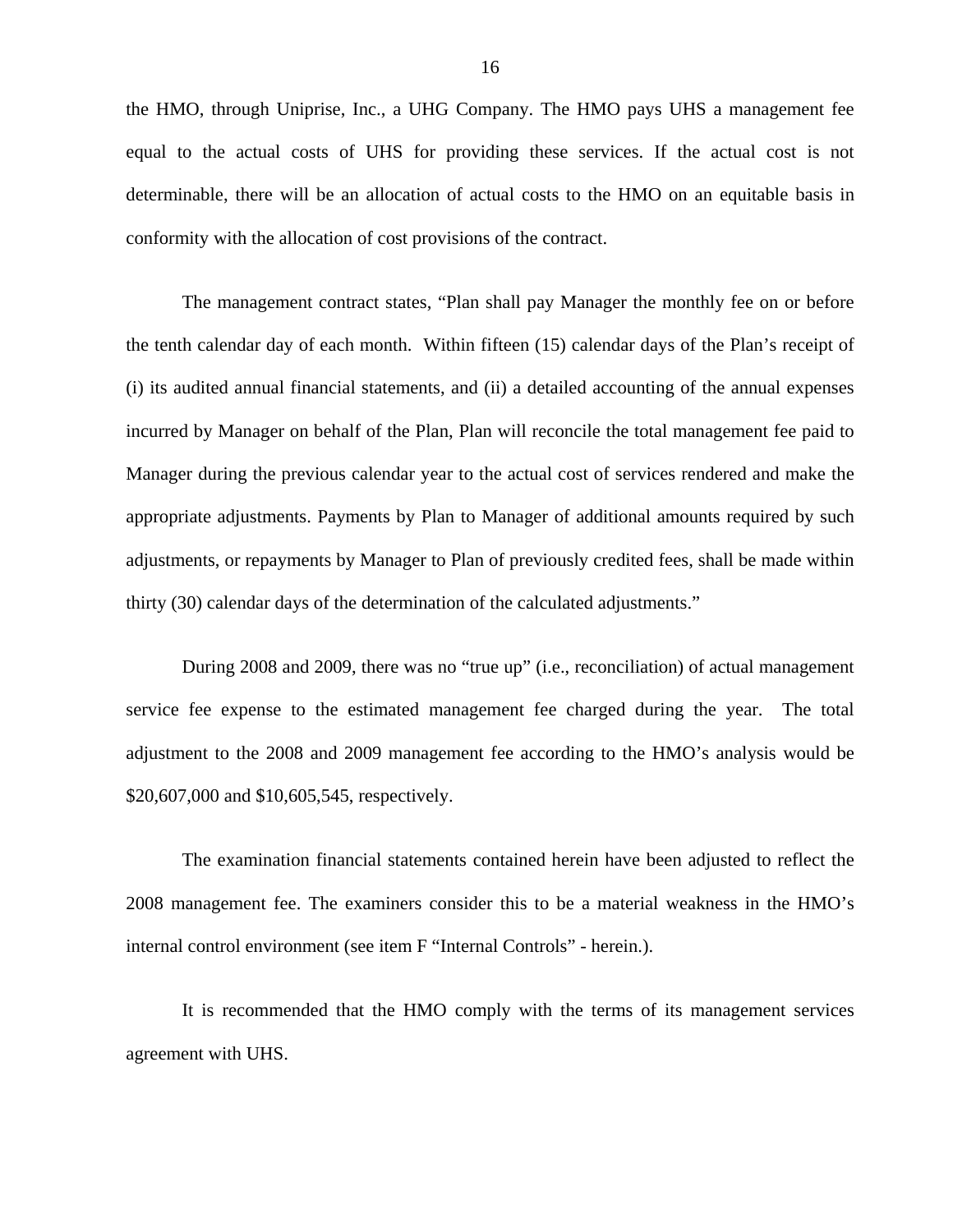#### <span id="page-18-0"></span>E. Accounts and Records

#### Evaluation of Controls in Information Systems

The HMO's Information Systems ("IS") applies to UHG and all of its wholly-owned subsidiaries. The IS function is managed broadly and includes the operations of UHC NY. UHG is responsible for maintaining the overall technology infrastructure utilized for data processing by the business units within the HMO.

The IS portion of the examination was performed in accordance with the Handbook, utilizing the new Exhibit C (*Evaluation of Controls in Information Technology*) approach. The examiners' review of IS controls included: IS management and organizational controls; application and operating system software change controls; system and program development controls; overall systems documentation; logical and physical security controls; contingency planning; local and wide area networks; personal computers and; mainframe controls.

The examiners evaluated the IS internal control testing performed by UHG's Sarbanes-Oxley ("SOX") function, the IAD and its independent auditors, D&T, and performed a review of end user computing and IS outsourcing controls. As a result of the procedures performed, the examination team obtained reasonable assurance that Information Technology ("IT") general controls and general application controls were functioning as management intended and that an effective system of internal controls is in place and conducive to the accuracy and reliability of financial information processed and maintained by the HMO.

However, the examiners noted certain reportable items related to the review of IS controls. These are as follows: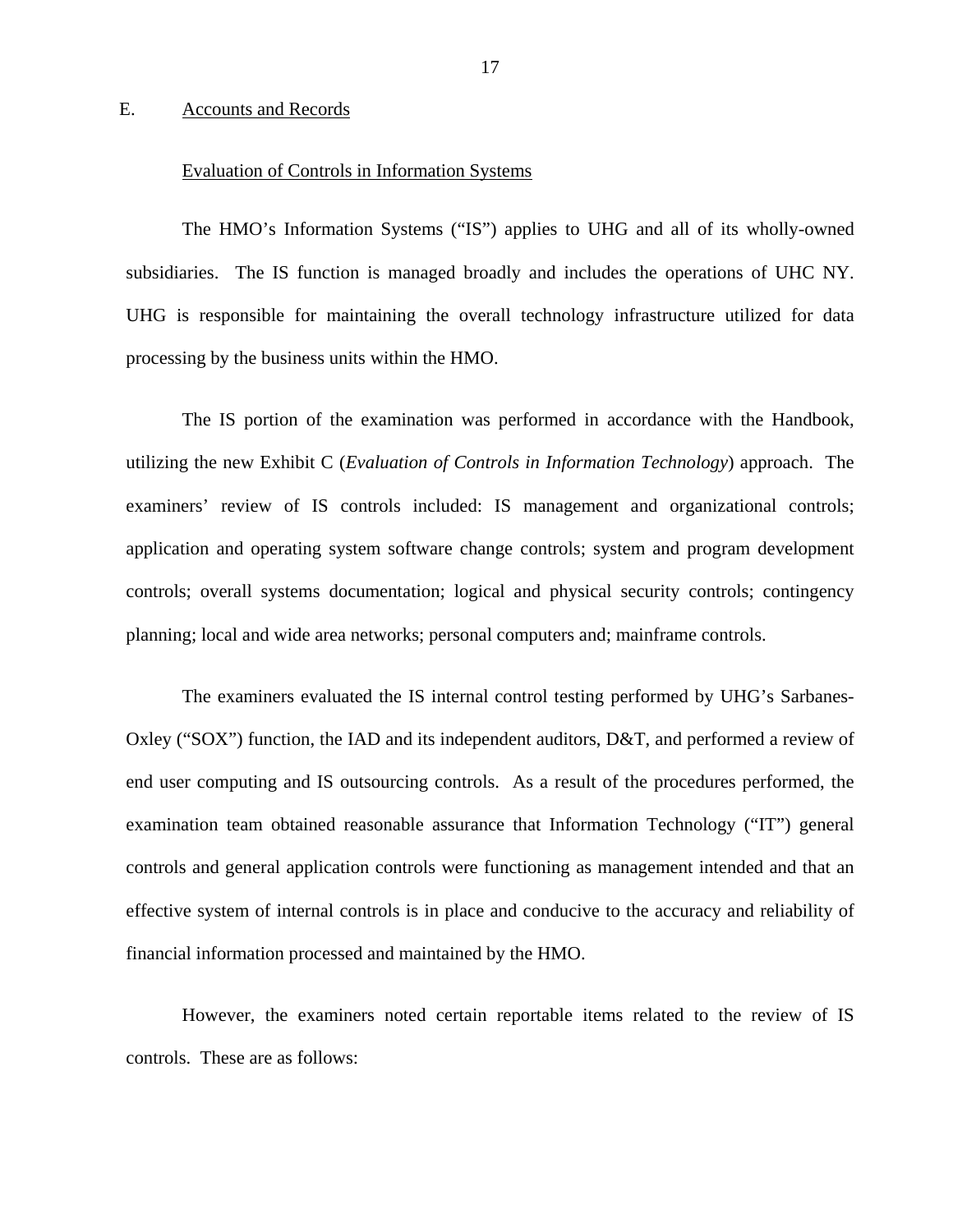#### **1. Windows Server Password Controls**

A prior audit finding of an affiliate, related to weak password controls in UHG's Windows Active Directory ("WAD") environment is included herein due to the pervasive nature of WAD at UHG. This finding was formally reported to UHG in September 2009.

The stated recommendation of that audit was as follows:

*"We recommend that the Company modify its baseline security standards to enforce strong passwords without exemption, based upon Microsoft's recommendations and other widely accepted best practices."* 

UHG's response to the above recommendation was, "UnitedHealth Group agrees with the recommendation to modify baseline security standards to enforce strong passwords. The current UnitedHealth Group policy regarding complex password standards requires two of the following: Uppercase, Lowercase, Number, and Special Characters. UnitedHealth Group also realizes that industry standard calls for three. UnitedHealth Group will begin efforts to have the modified baseline security standards implemented in Active Directory and in the standards."

Although no changes had been made to the Active Directory baseline security standards related to this finding prior to the examiners' review, subsequent to completing the fieldwork, UHG informed the examiners that this issue will be remedied in the third quarter of 2010.

It is recommended that UHG modify its baseline security standards to enforce strong passwords without exemption, based upon Microsoft's recommendations and other widely accepted best practices.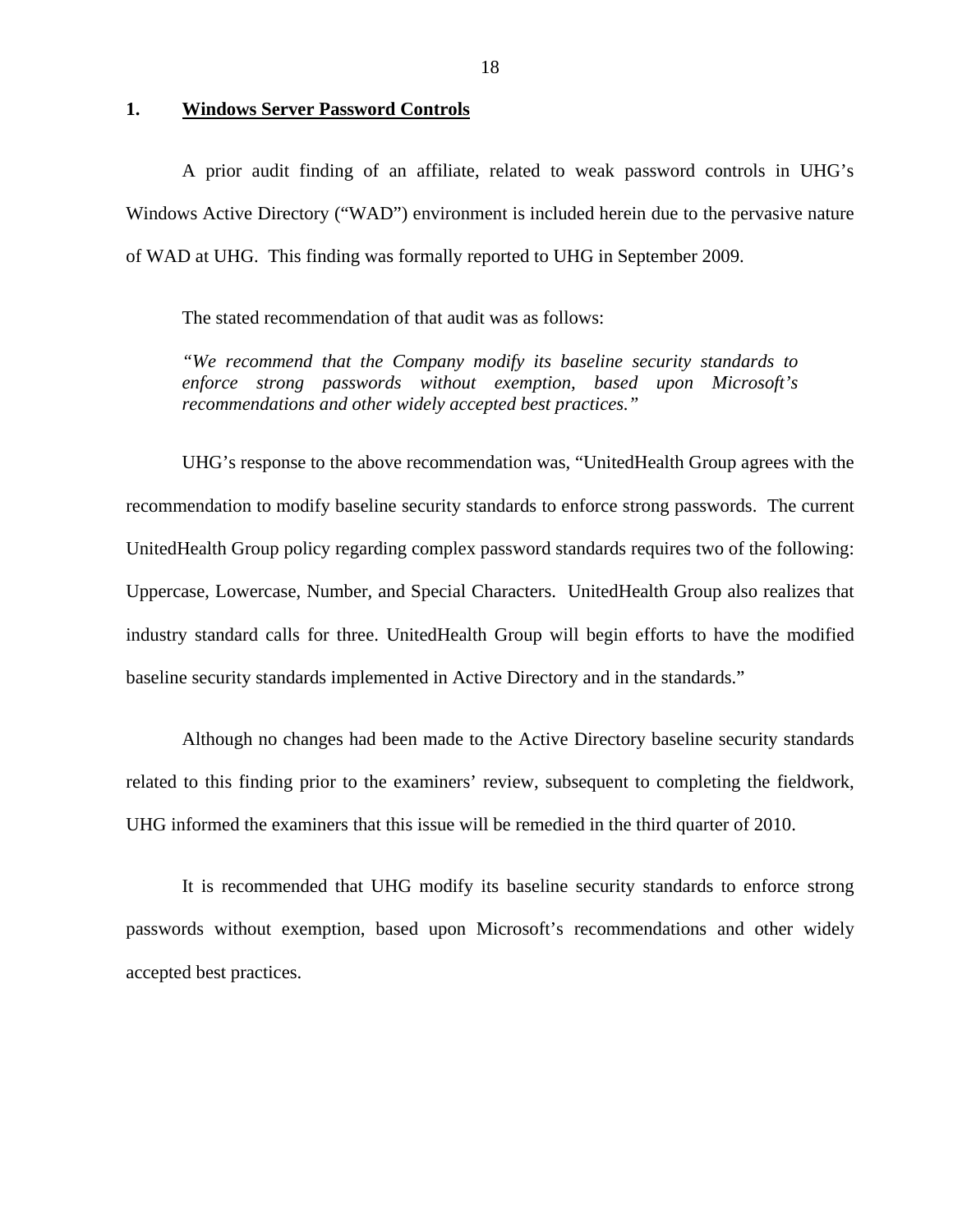#### <span id="page-20-0"></span>**2. Responses to Initial Information Gathering**

The examiners made a considerable effort to employ a strategy that relied on prior audit work, including management testing, the IAD and external auditors, and submitted detailed information gathering questionnaires to UHC NY prior to the commencement of fieldwork. The examiners identified that certain responses provided by the HMO were incomplete and/or inaccurate in certain aspects. The incomplete pre-examination questionnaire responses from UHC NY may have been due to the examiners' use of the updated NAIC Exhibit C, as this is the first time the HMO had to complete the exhibit.

It is recommended that UHC NY update its set of IT questionnaire responses. Such updating of responses may increase the efficiency of future examinations.

#### $F<sub>r</sub>$ **Internal Controls**

The NAIC Risk Surveillance approach to financial examinations relies on the review of mitigating controls applicable to the inherent risks of the companies examined. In the case of UHC NY, the mitigating controls are housed in "United Compliance", an internally developed system that, among other things, houses the documentation of the Sarbanes-Oxley control testing. These controls, related to UHG's SOX processes are tested and monitored by UHG. Within UHG's SOX records, the internal controls applicable to UHC NY were identified by its management.

The examiners only reviewed internal controls applicable to the HMO. It was noted that during 2008, there were no specific regulations around SOX stipulated by the NAIC. A thorough review of these internal controls was an important component of the examination process. The examiners identified a material weakness and D&T identified a significant control deficiency. In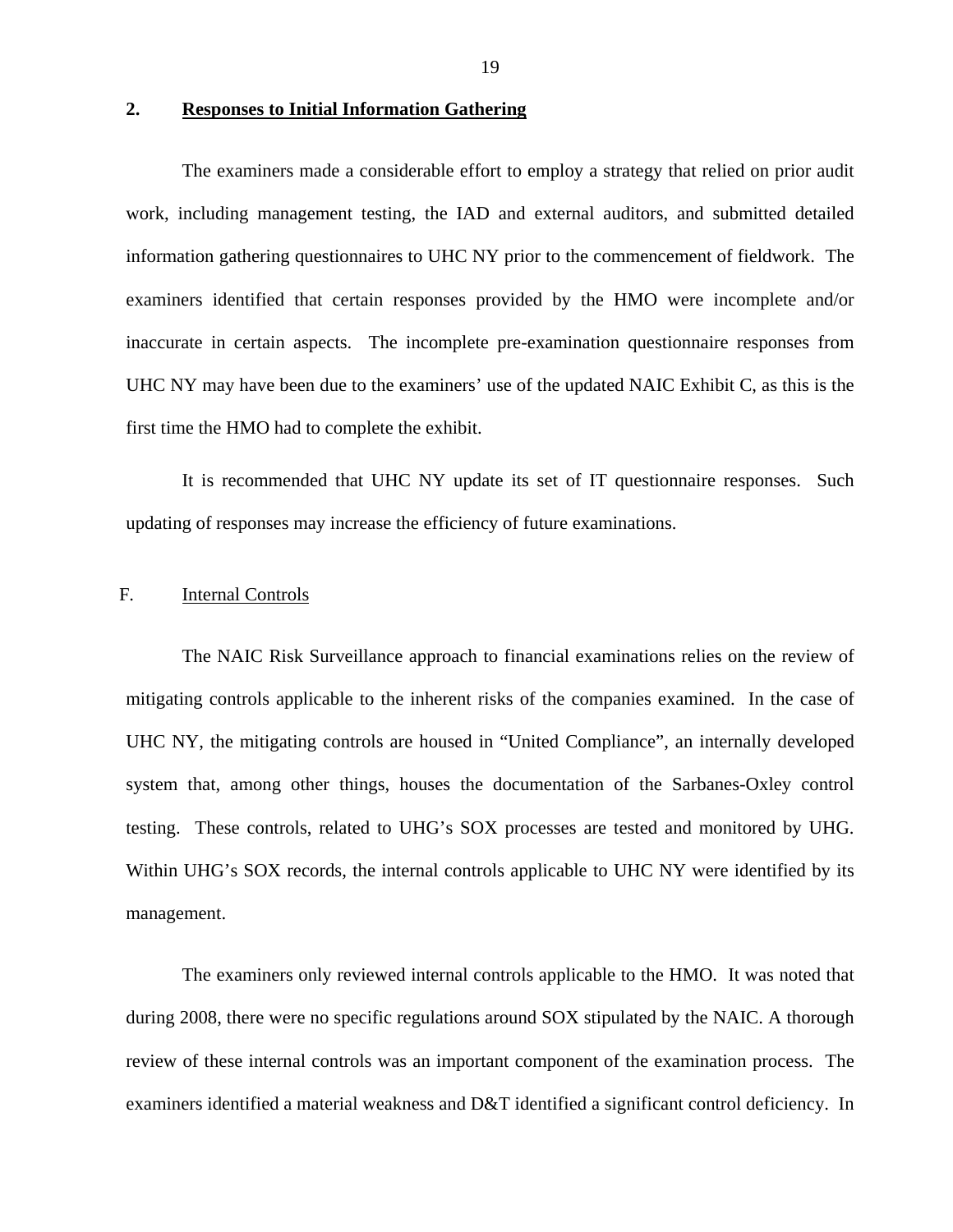addition, there were some other internal control observations noted by the examiners during the review of the HMO's internal controls that warrant attention. These are as follows:

The examiners considered the following item to be a material weakness in the internal control environment as of December 31, 2008:

• The examiners reviewed the original NAIC MAR section 11, the Department's Regulation 118, Part 89 (the Department's version of the MAR) and the MAR implementation guide. The Department's version of the MAR (i.e., Regulation 118, Part 89) does not define a "material weakness"; however, the NAIC's version of the MAR has a definition of material weakness, which in turn refers to SAS 60 - *Communication of Internal Control related Matters Noted in an Audit*. SAS 60 was superseded by SAS 112 - *Communicating Internal Control Related Matters Identified in an Audit*, which defines a material weakness as "a significant deficiency, or combination of significant deficiencies, that results in more than a remote likelihood that a material misstatement of the financial statements will not be prevented or detected." This is the same definition the external auditors use for their annual statutory internal control letters.

Internal controls were not designed or operating effectively to detect statutory basis financial statement errors related to the proper accounting of the management service fee paid to UHS in 2008 and 2009. This resulted in an understatement of the HMO's general and administrative expenses of \$20,607,000 (approximately 9.4% of capital and surplus) and \$10,605,545 (approximately 6.3% of capital and surplus) for 2008 and 2009, respectively.

D&T considered the following item to be a significant deficiency in the internal control

environment as of December 31, 2008:

• Internal controls were not designed or operating effectively to detect statutory basis financial statement errors related to the proper accounting and presentation treatment of accrued interest on a surplus note paid in 2008. This resulted in the overstatement of net income by \$2,057,110 and a presentation error on the equity statement as this amount was debited directly to unassigned funds.

The HMO corrected the misstatement prior to the issuance of the 2008 statutory basis financial statements. The surplus note was fully paid off in 2009.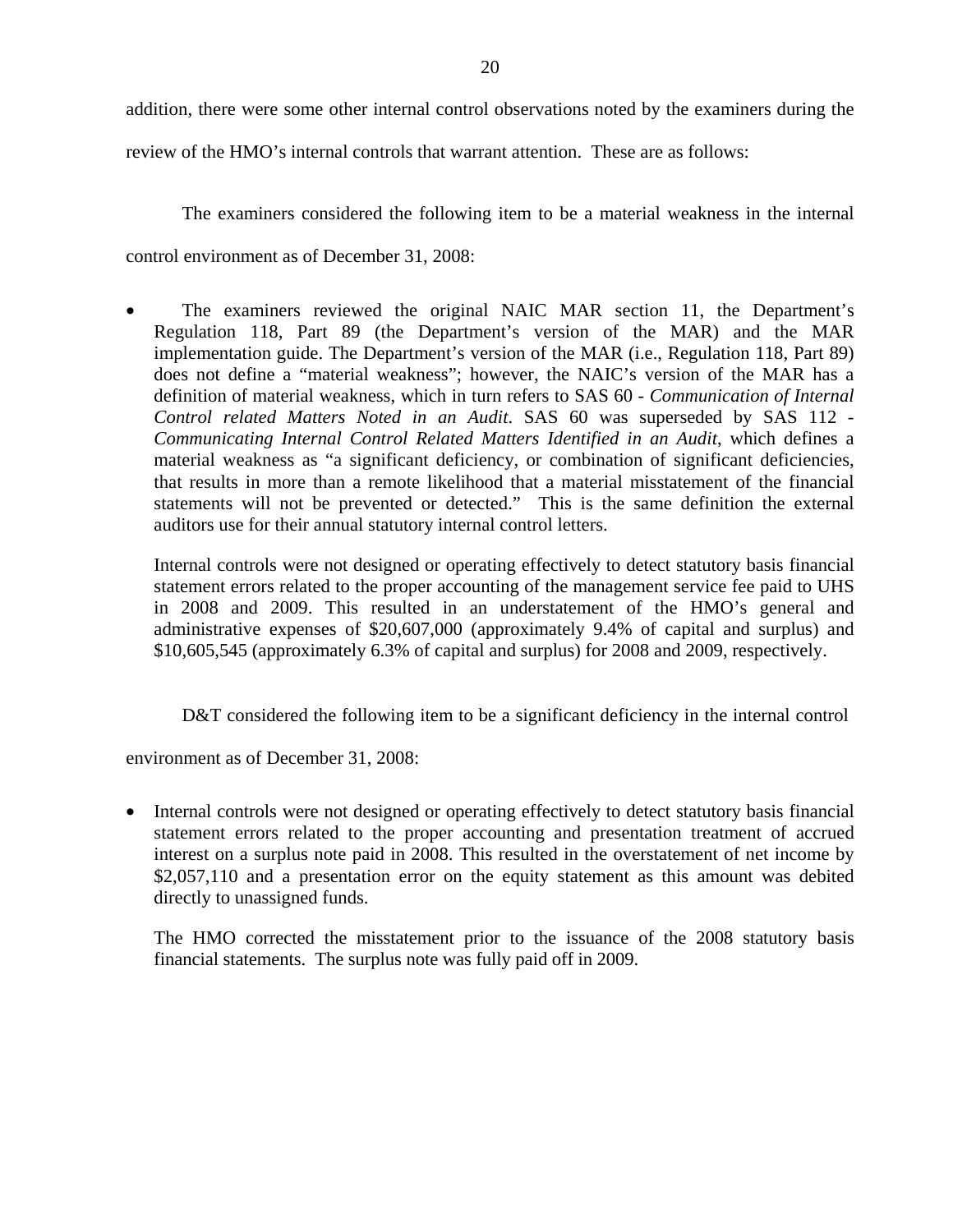## **3. FINANCIAL STATEMENTS**

## A. Balance Sheet

The following compares the assets, liabilities and capital and surplus as determined by this examination with those reported by UHC NY in its filed annual statement as of December 31, 2008:

| Assets                                                      | Examination   | <b>HMO</b>    | <b>Surplus</b><br>Increase/<br>(Decrease) |
|-------------------------------------------------------------|---------------|---------------|-------------------------------------------|
|                                                             |               |               |                                           |
| <b>Bonds</b>                                                | \$264,473,388 | \$264,473,388 |                                           |
| Cash and cash equivalents                                   | 43,975,885    | 43,975,885    |                                           |
| Short-term investments                                      | 28,854,843    | 28,854,843    |                                           |
| Interest income due and accrued<br>Uncollected premiums and | 2,948,516     | 2,948,516     |                                           |
| agents' balances in the course<br>of collection             | 13,698,511    | 13,698,511    |                                           |
| Accrued retrospective premiums                              | 33,510        | 33,510        |                                           |
| Amounts recoverable from<br>reinsurers                      | 1,894,384     | 1,894,384     |                                           |
| Net deferred tax asset                                      | 1,550,933     | 1,550,933     |                                           |
| Healthcare and other amounts                                |               |               |                                           |
| receivable                                                  | 1,113,906     | 1,113,906     |                                           |
| Aggregate write-ins                                         | 301,176       | 301,176       |                                           |
| <b>Total assets</b>                                         | \$358,845,052 | \$358,845,052 |                                           |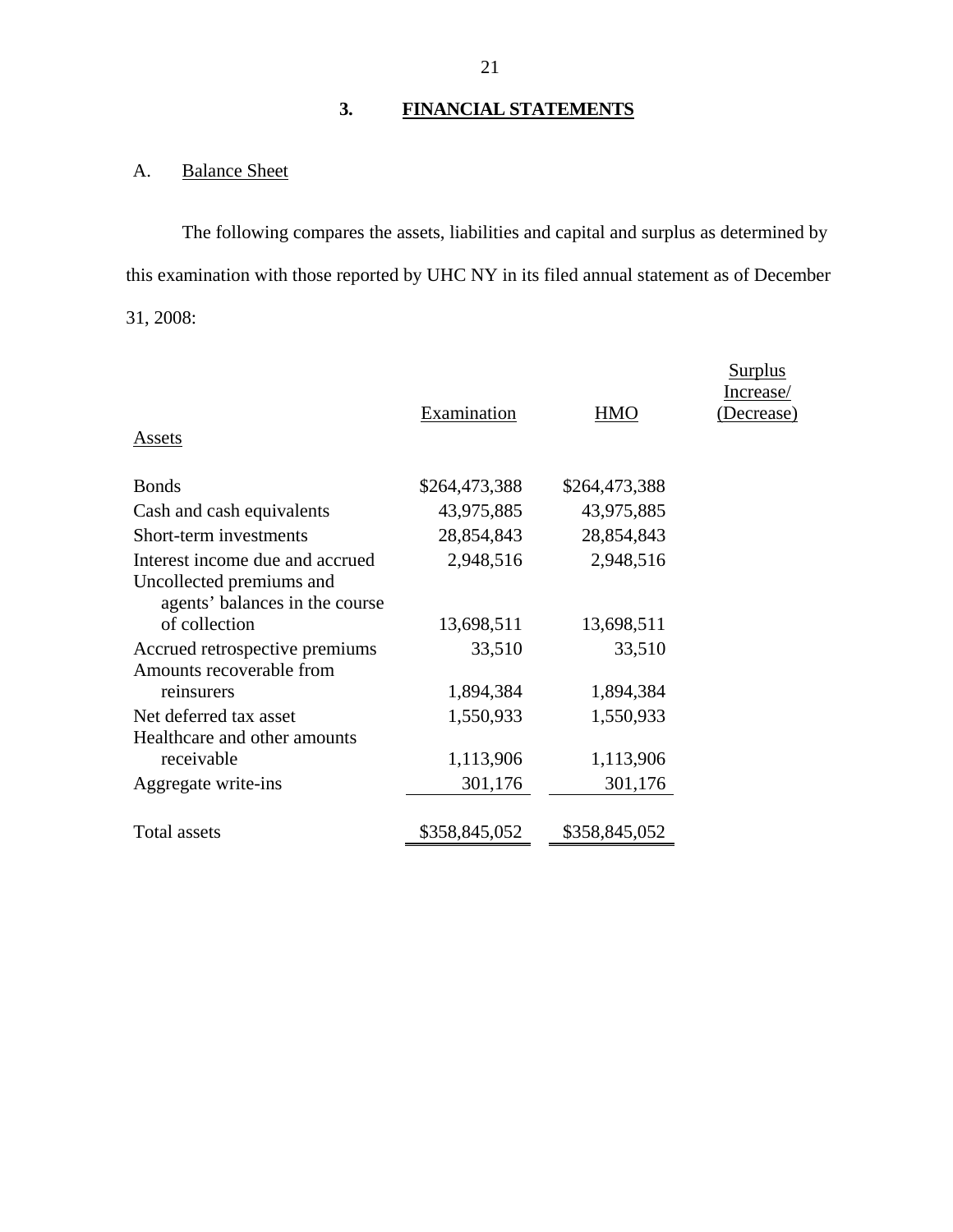| Liabilities                                                                           | Examination   | <b>HMO</b>    | <b>Surplus</b><br>Increase/<br>(Decrease) |
|---------------------------------------------------------------------------------------|---------------|---------------|-------------------------------------------|
| Claims unpaid                                                                         | \$110,302,555 | \$110,302,555 |                                           |
| Unpaid claims adjustment expenses                                                     | 1,662,922     | 1,662,922     |                                           |
| Aggregate health policy reserves                                                      | 1,076,203     | 1,076,203     |                                           |
| Aggregate health claim reserves                                                       | 238,388       | 238,388       |                                           |
| Premiums received in advance                                                          | 1,176         | 1,176         |                                           |
| General expenses due and accrued                                                      | 15,657,639    | 15,657,639    |                                           |
| Current federal and foreign<br>income tax payable<br>Amounts withheld for the account | 4,587,136     | 4,587,136     |                                           |
| of others                                                                             | 80            | 80            |                                           |
| Remittances and items not<br>allocated                                                | 98,729        | 98,729        |                                           |
| Amounts due to parents,<br>subsidiaries and affiliates                                | 25,768,428    | 5,161,428     | \$20,607,000                              |
| Liability for amounts held under<br>uninsured plans                                   | 461,173       | 461,173       |                                           |
| Aggregate write-ins for other<br>liabilities                                          | 564,096       | 564,096       |                                           |
| <b>Total liabilities</b>                                                              | \$160,418,525 | \$139,811,525 | \$20,607,000                              |
| <b>Capital and Surplus</b>                                                            |               |               |                                           |
| Common capital stock                                                                  | \$<br>140     | \$<br>140     |                                           |
| Preferred capital stock                                                               | 8,000,000     | 8,000,000     |                                           |
| Gross paid-in and contributed<br>surplus                                              | 28,095,743    | 28,095,743    |                                           |
| Aggregate write-ins for other than<br>special surplus funds                           | 62,098,656    | 62,098,656    |                                           |
| Unassigned funds                                                                      | 100,231,988   | 120,838,988   | (20, 607, 000)                            |
| Total capital and surplus                                                             | \$198,426,527 | \$219,033,527 | \$(20,607,000)                            |
| Total liabilities, capital and<br>surplus                                             | \$358,845,052 | \$358,845,052 |                                           |

 liability has been established herein relative to such contingency. **NOTE:** The Internal Revenue Service ("IRS") has completed audits of UHG's consolidated Federal Income Tax returns for fiscal year 2007 and prior. UHG's 2008 Federal Income Tax return is under advance review by the IRS under its Compliance Assurance Program. The examiners are unaware of any potential exposure to the HMO for any tax assessment and no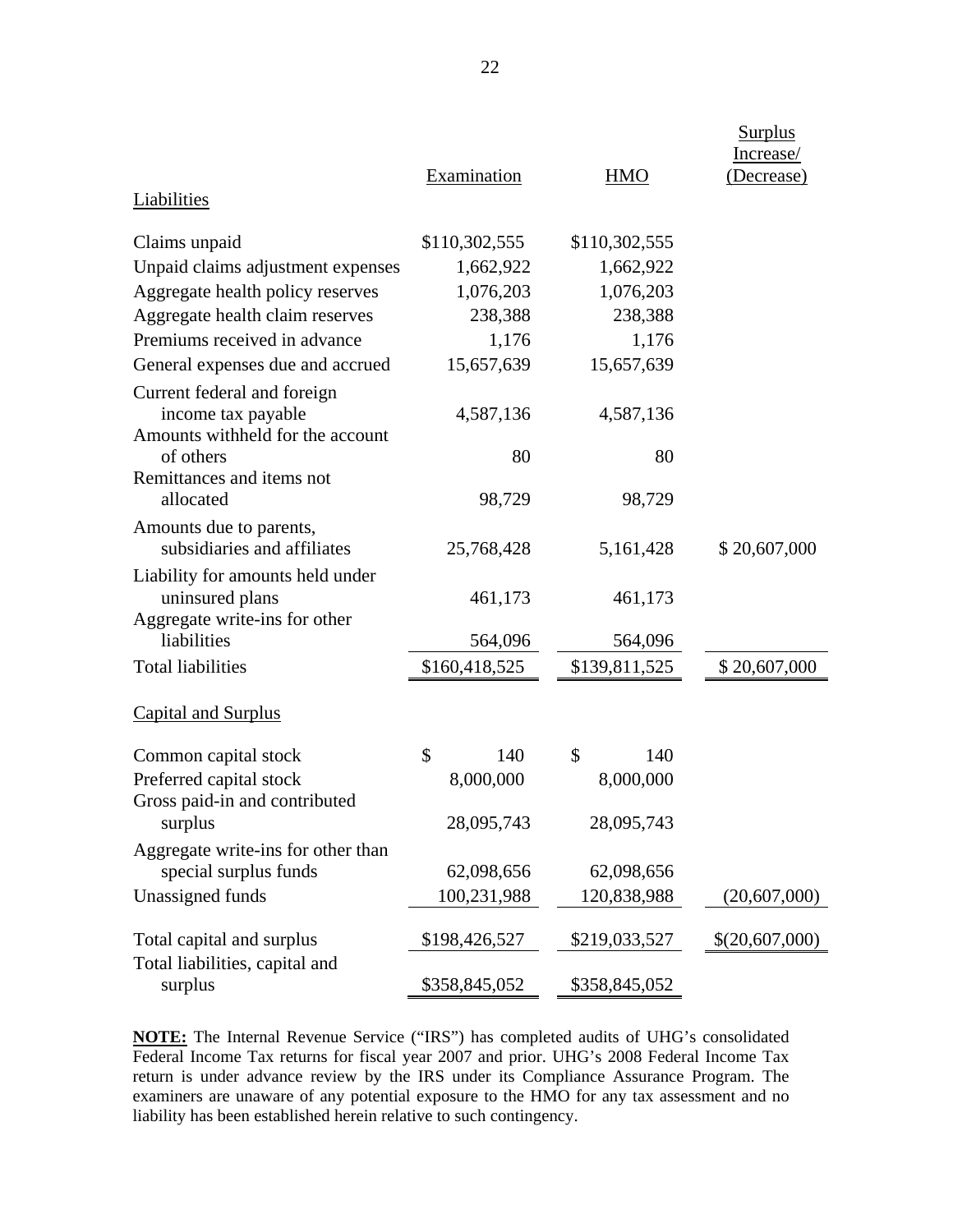## B. Statement of Revenue and Expenses and Capital and Surplus

Capital and surplus increased \$142,013,654 during the five-year examination period,

January 1, 2004 through December 31, 2008, detailed as follows:

| Revenue                                                            |                     |                     |
|--------------------------------------------------------------------|---------------------|---------------------|
| Premium income                                                     |                     | \$<br>2,924,409,010 |
| Change in unearned premium reserve                                 |                     | (2,094,471)         |
| Total revenue                                                      |                     | 2,922,314,539       |
| Hospital and medical expense                                       |                     |                     |
| Hospital / medical expenses                                        | S.<br>2,144,882,904 |                     |
| Other professional services                                        | 127,485,423         |                     |
| Emergency room and out of area                                     | 30,667              |                     |
| Prescription drugs                                                 | 163, 121, 167       |                     |
| Aggregate write-ins for other hospital and<br>medical              | 11,615,860          |                     |
| Incentive pool, withheld adjustments and<br>bonus amounts          | (317,796)           |                     |
| Net reinsurance recoveries                                         | (7, 194, 880)       |                     |
| Total hospital and medical expenses                                | \$<br>2,439,623,345 |                     |
| Claims adjustment expenses                                         | 74,108,097          |                     |
| General administrative expenses                                    | 325,072,529         |                     |
| Increase in reserves for life and accident<br>and health contracts | (6,713,490)         |                     |
| Total underwriting expenses                                        |                     | 2,832,090,481       |
|                                                                    |                     |                     |
| Net underwriting gains (or losses)                                 |                     | \$<br>90,224,058    |
| Net investment gains (or losses)                                   |                     | 48, 245, 273        |
| Aggregate write-ins for other income                               |                     | (1,416,743)         |
| Net income before federal and foreign<br>income taxes              |                     | \$<br>157,659,588   |
| Federal and foreign income taxes incurred                          |                     | 47,320,762          |
| Net income                                                         |                     | \$<br>89,731,826    |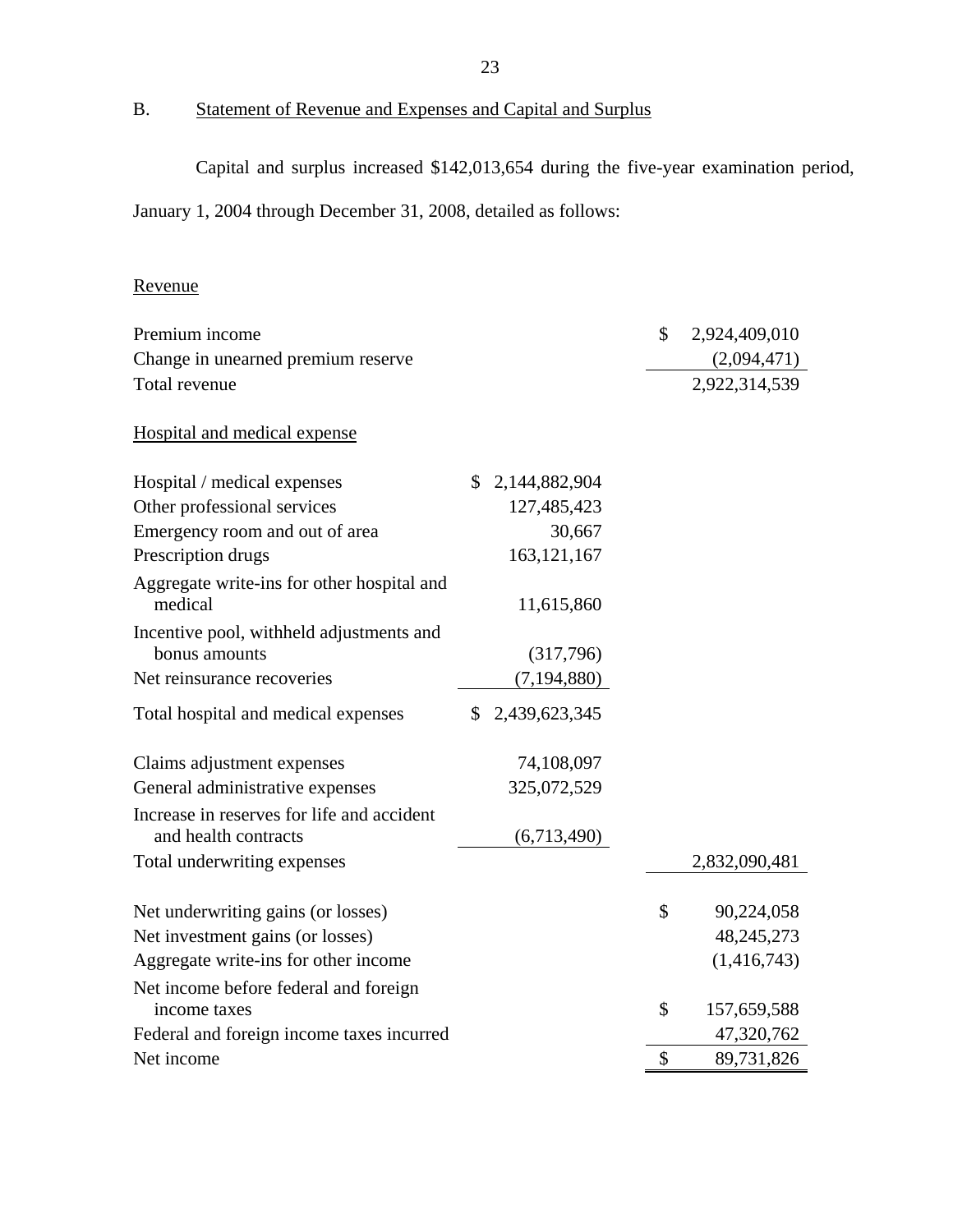# **Change in Capital and Surplus** Change in Capital and Surplus Capital and surplus, per report

on examination as of December 31, 2003 \$ 56,412,873

|                                                                              | Gains in<br><b>Surplus</b> | osses in<br><u>Surplus</u> |             |
|------------------------------------------------------------------------------|----------------------------|----------------------------|-------------|
| Net income<br>Change in net deferred income                                  | \$<br>89,731,826           |                            |             |
| tax                                                                          | 183,111                    |                            |             |
| Change in non-admitted assets                                                | 5,075,219                  |                            |             |
| Change in surplus notes                                                      |                            | 3,500,000                  |             |
| Aggregate write-ins for gains<br>(or losses) to surplus                      |                            | 3,324,297                  |             |
| Increase in surplus due to<br>restatement after merger                       | 53,847,795                 |                            |             |
| Net change in capital and<br>surplus                                         |                            |                            | 142,013,654 |
| Capital and surplus, per report<br>on examination as of<br>December 31, 2008 |                            |                            | 198,426,528 |
|                                                                              |                            |                            |             |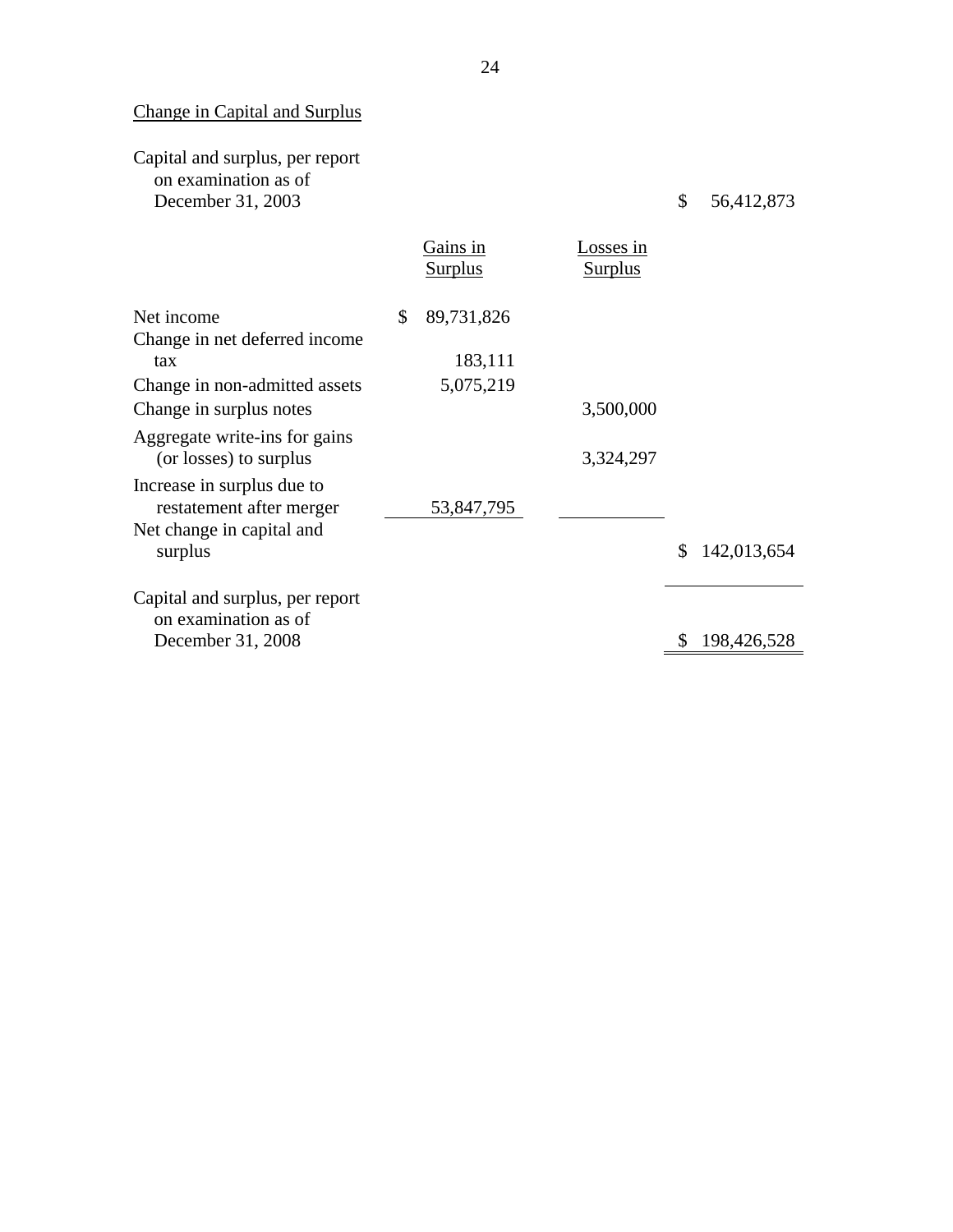#### **4. CLAIMS UNPAID**

<span id="page-26-0"></span>The examination liability of \$110,302,555 for the above captioned account is the same as the amount reported by the HMO in its filed annual statement as of December 31, 2008. The examination analysis of the claims unpaid reserve was conducted in accordance with generally accepted actuarial principles and practices and was based on statistical information contained in the HMO's internal records and in its filed annual statements as verified by the examiners. The examination reserve was based upon actual payments made through a point in time, plus an estimate for claims remaining unpaid at that date. Such estimate was calculated based on actuarial principles, which utilized the HMO's experience in projecting the ultimate cost of claims incurred on or prior to December 31, 2008.

#### **5. AMOUNTS DUE TO PARENT, SUBSIDIARIES AND AFFILIATES**

The examination liability of \$25,768,428 is \$20,607,000 more than the \$5,161,428 reported by the HMO as of December 31, 2008.

As discussed in Item 2D of this report, the above examination change was caused by the HMO not performing a "true up" (i.e., reconciliation) of actual management service fee expense to the estimated management fee charged for the year ended December 31 2008 as called for in the management agreement. The issue also impacted the liability for 2009, which resulted in an understatement of an additional \$10,605,545 for the year ended December 31, 2009. No change was made to the financial statements contained herein to reflect the \$10,605,545.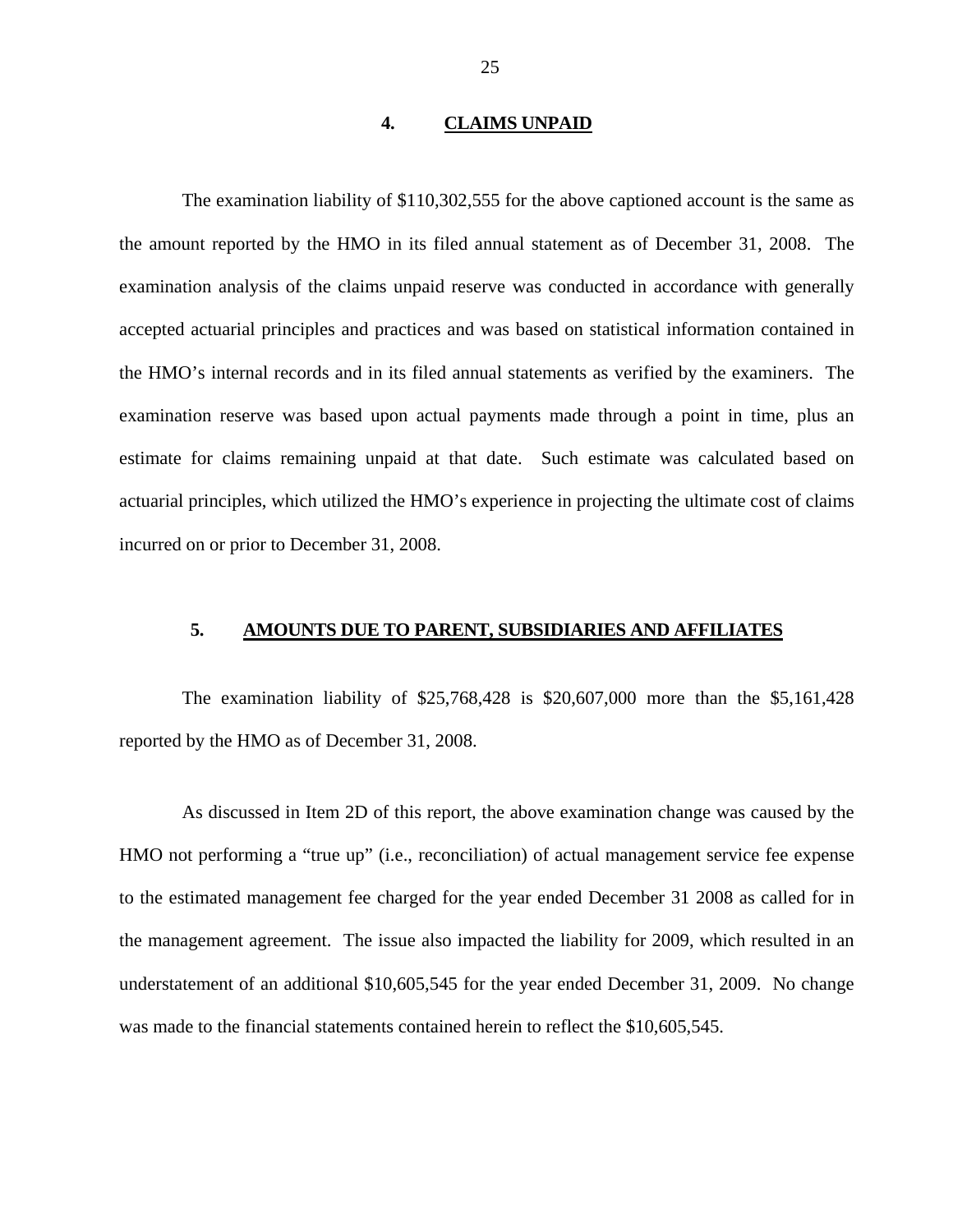#### **6. COMPLIANCE WITH PRIOR REPORT ON EXAMINATION**

The prior report on examination as of December 31, 2003, contained the following five (5) comments and recommendations pertaining to the financial portion of the examination. (page number refers to the prior report on examination):

#### **ITEM NO.**

## **PAGE NO.**

#### **Custodial Agreement**

1. It is recommended that the HMO amend its custodial agreement to include that the bank shall have in-force, for its own protection, Bankers Blanket Bond Insurance of the broadest form available for commercial banks and will continue to maintain such insurance. The bank is to give the insurer 60 days written notice of any material change in the form or amount of such insurance for termination of this coverage. 12

#### *The HMO has complied with this recommendation.*

2. It is recommended that the HMO has written instructions hereunder shall be signed by any two of the insurer's authorized officers specified in a separate list for this purpose. This list will be furnished to the bank from time to time and signed by the treasurer or an assistant and certified under the corporate seal by the secretary or an assistant secretary. 12

*The HMO has complied with this recommendation.* 

3. It is recommended that the agreement should have a provision that would give the insurer the opportunity to secure the most recent report on the review of the custodian's system of internal control, pertaining to custodian record keeping, as issued by internal or independent auditors. 12

*The HMO has complied with this recommendation.*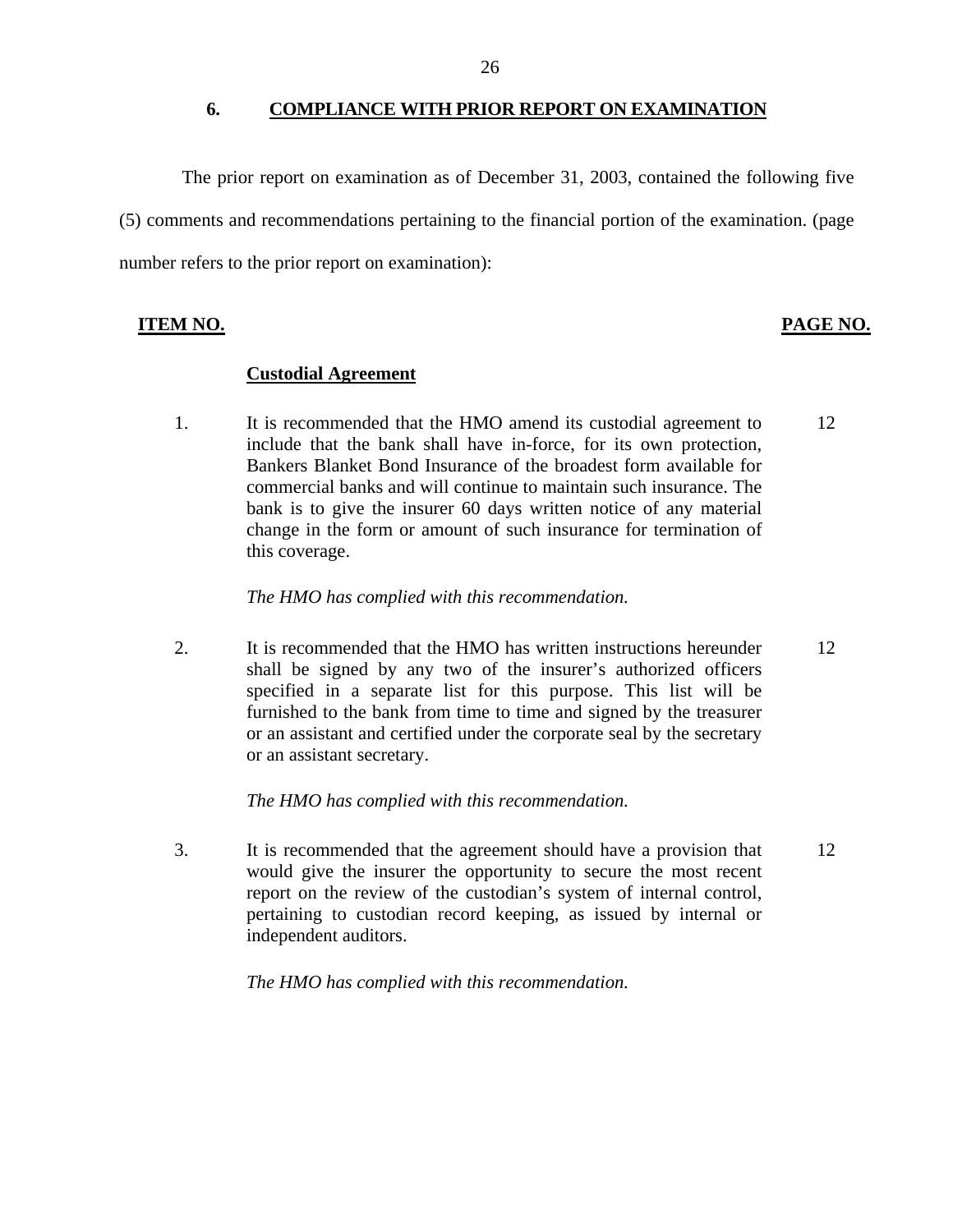## **ITEM NO. PAGE NO.**

## **Accounts and Records**

| $\overline{4}$ . | It is recommended that the HMO report its interest due and accrued<br>on page 2 line 11 of its annual statement.                 |    |
|------------------|----------------------------------------------------------------------------------------------------------------------------------|----|
|                  | The HMO has complied with this recommendation.                                                                                   |    |
| 5.               | It is recommended that the HMO comply with the requirements of<br>SSAP No. 5 and expense capitation fees when they are withheld. | 14 |

*The HMO has complied with this recommendation.*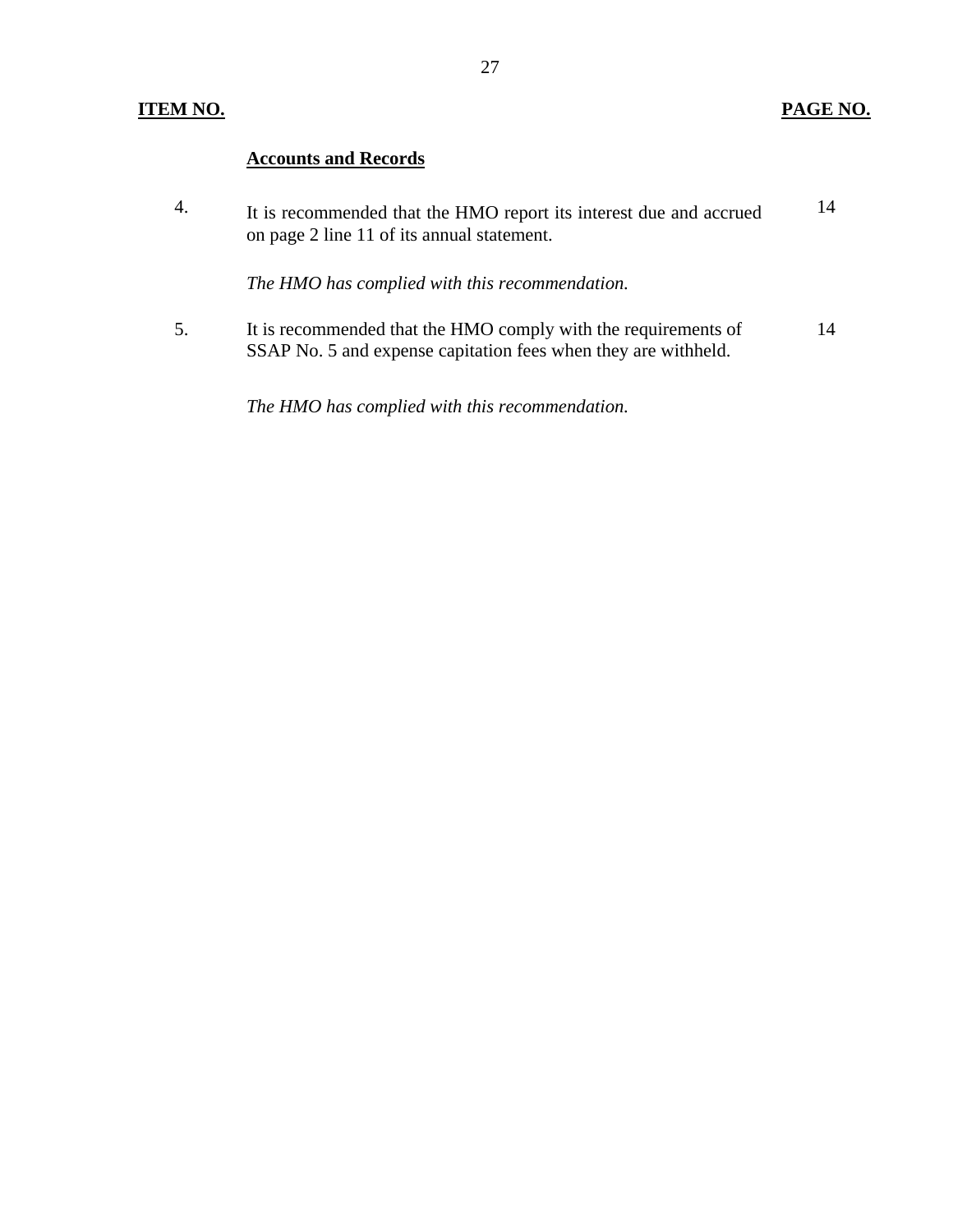## **7. SUMMARY OF COMMENTS AND RECOMMENDATIONS**

### **ITEM**

#### PAGE NO.

#### A. **Enterprise Risk Management Function**

The HMO has informed the Department that subsequent to the examination date, it implemented projects that address some of the above items. As part of the risk-focused surveillance approach, as described in the Handbook, the Department will follow up on key initiatives of the HMO. 9

#### B. **General Auditor Compensation Approval**

It is recommended that the AC's review and approval of the General Auditor's compensation be explicitly stated in the minutes going forward. 10

#### C. **Quality Assurance Review**

It is recommended that in accordance with IIA Standard 1300, UHG's IAD implement a QAR process, including a self-assessment by the IAD, followed by an external review performed by a qualified third party. 11

#### D. **New York Legal Entities Audit Committee Self-Assessment**

It is recommended that the HMO's (legal entity) Audit Committee perform a periodic self-assessment, with results documented and communicated to the UHIC NY board. 11

#### E. **HMO Board of Directors Self-Assessment**

It is recommended that the HMO's BOD perform a periodic selfassessment and that the results of such self-assessment be documented. 11

#### F. **Enhancements to Internal Audit Methodology Documentation**

It is recommended that the IAD consider modifying its written methodology/guidelines to more accurately reflect the comprehensive methodologies, processes and guidelines it has in place. 12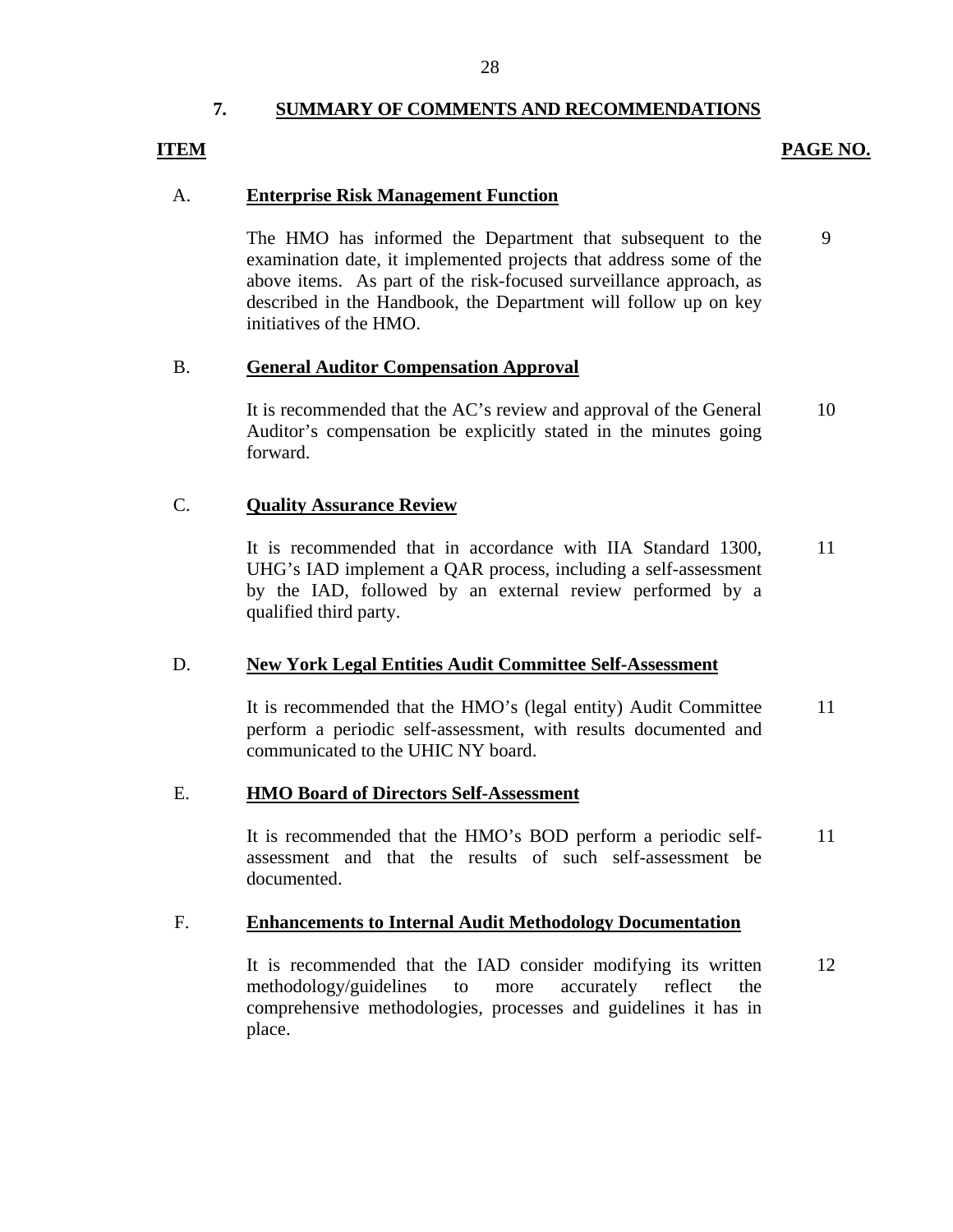## G. **The HMO's Compliance Testing**

It is recommended that the IAD continue to design and document its test plan to ensure that the HMO is regularly scoped into its compliance testing, relative to the laws and regulations applicable to the HMO. Consideration should be given to the (specific) frequency of such testing. 12

### H. **Inter-company Agreements**

It is recommended that the HMO comply with the terms of its management services agreement with UHS. 16

### I. **Windows Server Password Controls**

It is recommended that UHG modify its baseline security standards to enforce strong passwords without exemption, based upon Microsoft's recommendations and other widely accepted best practices. 18

### J. **Responses to Initial Information Gathering**

It is recommended that UHC NY update its set of IT questionnaire responses. Such updating of responses may increase the efficiency of future examinations. 19